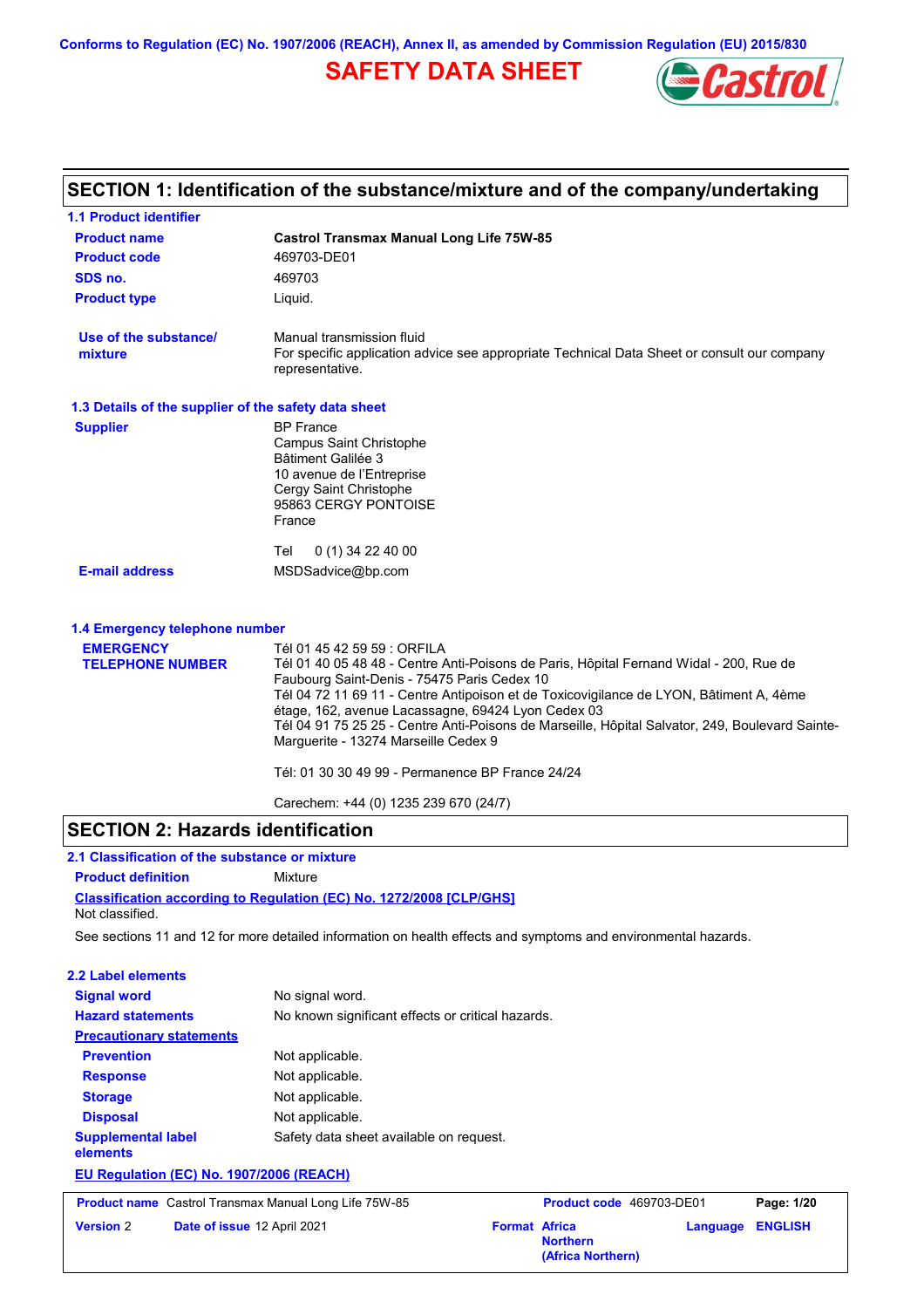# **SECTION 2: Hazards identification**

| <b>Annex XVII - Restrictions</b><br>on the manufacture.<br>placing on the market<br>and use of certain<br>dangerous substances,<br>mixtures and articles | Not applicable.                                                                                               |
|----------------------------------------------------------------------------------------------------------------------------------------------------------|---------------------------------------------------------------------------------------------------------------|
| <b>Special packaging requirements</b>                                                                                                                    |                                                                                                               |
| <b>Containers to be fitted</b><br>with child-resistant<br>fastenings                                                                                     | Not applicable.                                                                                               |
| <b>Tactile warning of danger</b>                                                                                                                         | Not applicable.                                                                                               |
| 2.3 Other hazards                                                                                                                                        |                                                                                                               |
| <b>Results of PBT and vPvB</b><br>assessment                                                                                                             | Product does not meet the criteria for PBT or vPvB according to Regulation (EC) No. 1907/2006,<br>Annex XIII. |
| <b>Product meets the criteria</b><br>for PBT or vPvB according<br>to Regulation (EC) No.<br><b>1907/2006, Annex XIII</b>                                 | This mixture does not contain any substances that are assessed to be a PBT or a vPvB.                         |
| Other hazards which do<br>not result in classification                                                                                                   | Defatting to the skin.                                                                                        |

## **SECTION 3: Composition/information on ingredients**

#### **3.2 Mixtures**

Mixture **Product definition**

Synthetic base stock. Proprietary performance additives.

| <b>Product/ingredient</b><br>name                             | <b>Identifiers</b>                                                                   | $\frac{9}{6}$ | <b>Regulation (EC) No.</b><br>1272/2008 [CLP] | <b>Type</b> |
|---------------------------------------------------------------|--------------------------------------------------------------------------------------|---------------|-----------------------------------------------|-------------|
| $\frac{1}{2}$ -Decene, homopolymer,<br>hydrogenated           | REACH #: 01-2119486452-34<br>EC: 500-183-1<br>CAS: 68037-01-4                        | ≥25 - ≤50     | Asp. Tox. 1, H304                             | $[1]$       |
| Dec-1-ene, trimers, hydrogenated                              | REACH #: 01-2119493949-12<br>EC: 500-393-3<br>CAS: 157707-86-3                       | 225 - ≤50     | Asp. Tox. 1, H304                             | $[1]$       |
| Dec-1-ene, dimers, hydrogenated                               | REACH #: 01-2119493069-28<br>$EC: 500-228-5$<br>CAS: 68649-11-6                      | ≥10 - ≤25     | Acute Tox. 4, H332<br>Asp. Tox. 1, H304       | $[1]$       |
| Distillates (petroleum), solvent-<br>dewaxed heavy paraffinic | REACH #: 01-2119471299-27<br>EC: 265-169-7<br>CAS: 64742-65-0<br>Index: 649-474-00-6 | - ≤3          | Asp. Tox. 1, H304                             | $[1]$       |

#### **See Section 16 for the full text of the H statements declared above.**

#### **Type**

[1] Substance classified with a health or environmental hazard

[2] Substance with a workplace exposure limit

[3] Substance meets the criteria for PBT according to Regulation (EC) No. 1907/2006, Annex XIII

[4] Substance meets the criteria for vPvB according to Regulation (EC) No. 1907/2006, Annex XIII

[5] Substance of equivalent concern

[6] Additional disclosure due to company policy

Occupational exposure limits, if available, are listed in Section 8.

## **SECTION 4: First aid measures**

#### **4.1 Description of first aid measures**

| Eye contact                                                  | In case of contact, immediately flush eyes with plenty of water for at least 15 minutes. Eyelids<br>should be held away from the eyeball to ensure thorough rinsing. Check for and remove any<br>contact lenses. Get medical attention.                       |                      |                                      |          |                |
|--------------------------------------------------------------|---------------------------------------------------------------------------------------------------------------------------------------------------------------------------------------------------------------------------------------------------------------|----------------------|--------------------------------------|----------|----------------|
| <b>Skin contact</b>                                          | Wash skin thoroughly with soap and water or use recognised skin cleanser. Remove<br>contaminated clothing and shoes. Wash clothing before reuse. Clean shoes thoroughly before<br>reuse. Get medical attention if irritation develops.                        |                      |                                      |          |                |
| <b>Inhalation</b>                                            | $\mathbf{F}$ inhaled, remove to fresh air. In case of inhalation of decomposition products in a fire,<br>symptoms may be delayed. The exposed person may need to be kept under medical<br>surveillance for 48 hours. Get medical attention if symptoms occur. |                      |                                      |          |                |
| <b>Product name</b> Castrol Transmax Manual Long Life 75W-85 |                                                                                                                                                                                                                                                               |                      | Product code 469703-DE01             |          | Page: 2/20     |
| <b>Version 2</b><br>Date of issue 12 April 2021              |                                                                                                                                                                                                                                                               | <b>Format Africa</b> | <b>Northern</b><br>(Africa Northern) | Language | <b>ENGLISH</b> |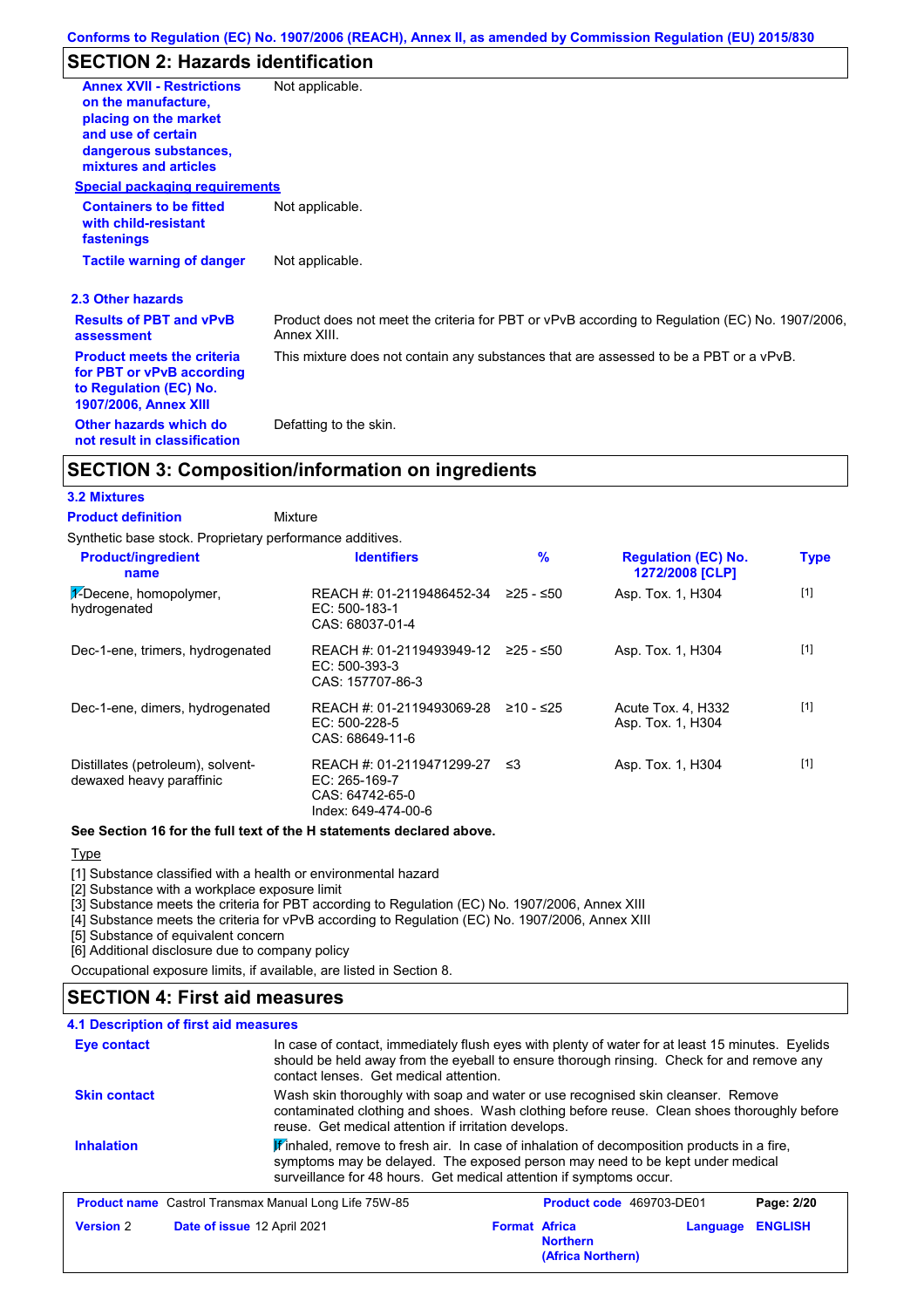# **SECTION 4: First aid measures**

| <b>Ingestion</b>                      | Do not induce vomiting unless directed to do so by medical personnel. Get medical attention if<br>symptoms occur.   |  |  |  |  |
|---------------------------------------|---------------------------------------------------------------------------------------------------------------------|--|--|--|--|
| <b>Protection of first-aiders</b>     | No action shall be taken involving any personal risk or without suitable training.                                  |  |  |  |  |
|                                       | 4.2 Most important symptoms and effects, both acute and delayed                                                     |  |  |  |  |
|                                       | See Section 11 for more detailed information on health effects and symptoms.                                        |  |  |  |  |
| <b>Potential acute health effects</b> |                                                                                                                     |  |  |  |  |
| <b>Inhalation</b>                     | Exposure to decomposition products may cause a health hazard. Serious effects may be<br>delayed following exposure. |  |  |  |  |
| <b>Ingestion</b>                      | No known significant effects or critical hazards.                                                                   |  |  |  |  |
| <b>Skin contact</b>                   | Defatting to the skin. May cause skin dryness and irritation.                                                       |  |  |  |  |
| Eye contact                           | No known significant effects or critical hazards.                                                                   |  |  |  |  |
|                                       | Delayed and immediate effects as well as chronic effects from short and long-term exposure                          |  |  |  |  |
| <b>Inhalation</b>                     | Overexposure to the inhalation of airborne droplets or aerosols may cause irritation of the<br>respiratory tract.   |  |  |  |  |
| <b>Ingestion</b>                      | Ingestion of large quantities may cause nausea and diarrhoea.                                                       |  |  |  |  |
| <b>Skin contact</b>                   | Prolonged or repeated contact can defat the skin and lead to irritation and/or dermatitis.                          |  |  |  |  |
| Eye contact                           | Potential risk of transient stinging or redness if accidental eye contact occurs.                                   |  |  |  |  |

#### **4.3 Indication of any immediate medical attention and special treatment needed**

Notes to physician **Treatment should in general be symptomatic and directed to relieving any effects.** In case of inhalation of decomposition products in a fire, symptoms may be delayed. The exposed person may need to be kept under medical surveillance for 48 hours.

## **SECTION 5: Firefighting measures**

| 5.1 Extinguishing media                                   |                                                                                                                                                                                                                                                                                                                                                                   |
|-----------------------------------------------------------|-------------------------------------------------------------------------------------------------------------------------------------------------------------------------------------------------------------------------------------------------------------------------------------------------------------------------------------------------------------------|
| <b>Suitable extinguishing</b><br>media                    | In case of fire, use foam, dry chemical or carbon dioxide extinguisher or spray.                                                                                                                                                                                                                                                                                  |
| <b>Unsuitable extinguishing</b><br>media                  | Do not use water jet. The use of a water jet may cause the fire to spread by splashing the<br>burning product.                                                                                                                                                                                                                                                    |
| 5.2 Special hazards arising from the substance or mixture |                                                                                                                                                                                                                                                                                                                                                                   |
| <b>Hazards from the</b><br>substance or mixture           | In a fire or if heated, a pressure increase will occur and the container may burst.                                                                                                                                                                                                                                                                               |
| <b>Hazardous combustion</b><br>products                   | Combustion products may include the following:<br>carbon oxides (CO, CO <sub>2</sub> ) (carbon monoxide, carbon dioxide)<br>nitrogen oxides (NO, $NO2$ etc.)                                                                                                                                                                                                      |
| 5.3 Advice for firefighters                               |                                                                                                                                                                                                                                                                                                                                                                   |
| <b>Special precautions for</b><br>fire-fighters           | No action shall be taken involving any personal risk or without suitable training. Promptly<br>isolate the scene by removing all persons from the vicinity of the incident if there is a fire.                                                                                                                                                                    |
| <b>Special protective</b><br>equipment for fire-fighters  | Fire-fighters should wear appropriate protective equipment and self-contained breathing<br>apparatus (SCBA) with a full face-piece operated in positive pressure mode. Clothing for fire-<br>fighters (including helmets, protective boots and gloves) conforming to European standard EN<br>469 will provide a basic level of protection for chemical incidents. |

## **SECTION 6: Accidental release measures**

| 6.1 Personal precautions, protective equipment and emergency procedures                                                                                                                                                                                                                                                                                                                                                                                                |                                                                                                                                                                                                                             |                      |                                 |          |                |
|------------------------------------------------------------------------------------------------------------------------------------------------------------------------------------------------------------------------------------------------------------------------------------------------------------------------------------------------------------------------------------------------------------------------------------------------------------------------|-----------------------------------------------------------------------------------------------------------------------------------------------------------------------------------------------------------------------------|----------------------|---------------------------------|----------|----------------|
| No action shall be taken involving any personal risk or without suitable training. Evacuate<br>For non-emergency<br>surrounding areas. Keep unnecessary and unprotected personnel from entering. Do not touch<br>personnel<br>or walk through spilt material. Floors may be slippery; use care to avoid falling. Put on<br>appropriate personal protective equipment.<br>K specialised clothing is required to deal with the spillage, take note of any information in |                                                                                                                                                                                                                             |                      |                                 |          |                |
| For emergency responders                                                                                                                                                                                                                                                                                                                                                                                                                                               | Section 8 on suitable and unsuitable materials. See also the information in "For non-<br>emergency personnel".                                                                                                              |                      |                                 |          |                |
| <b>6.2 Environmental</b><br>precautions                                                                                                                                                                                                                                                                                                                                                                                                                                | Avoid dispersal of spilt material and runoff and contact with soil, waterways, drains and sewers.<br>Inform the relevant authorities if the product has caused environmental pollution (sewers,<br>waterways, soil or air). |                      |                                 |          |                |
| <b>Product name</b> Castrol Transmax Manual Long Life 75W-85                                                                                                                                                                                                                                                                                                                                                                                                           |                                                                                                                                                                                                                             |                      | <b>Product code</b> 469703-DE01 |          | Page: 3/20     |
| <b>Version 2</b><br>Date of issue 12 April 2021                                                                                                                                                                                                                                                                                                                                                                                                                        |                                                                                                                                                                                                                             | <b>Format Africa</b> |                                 | Language | <b>ENGLISH</b> |

**Northern**

**(Africa Northern)**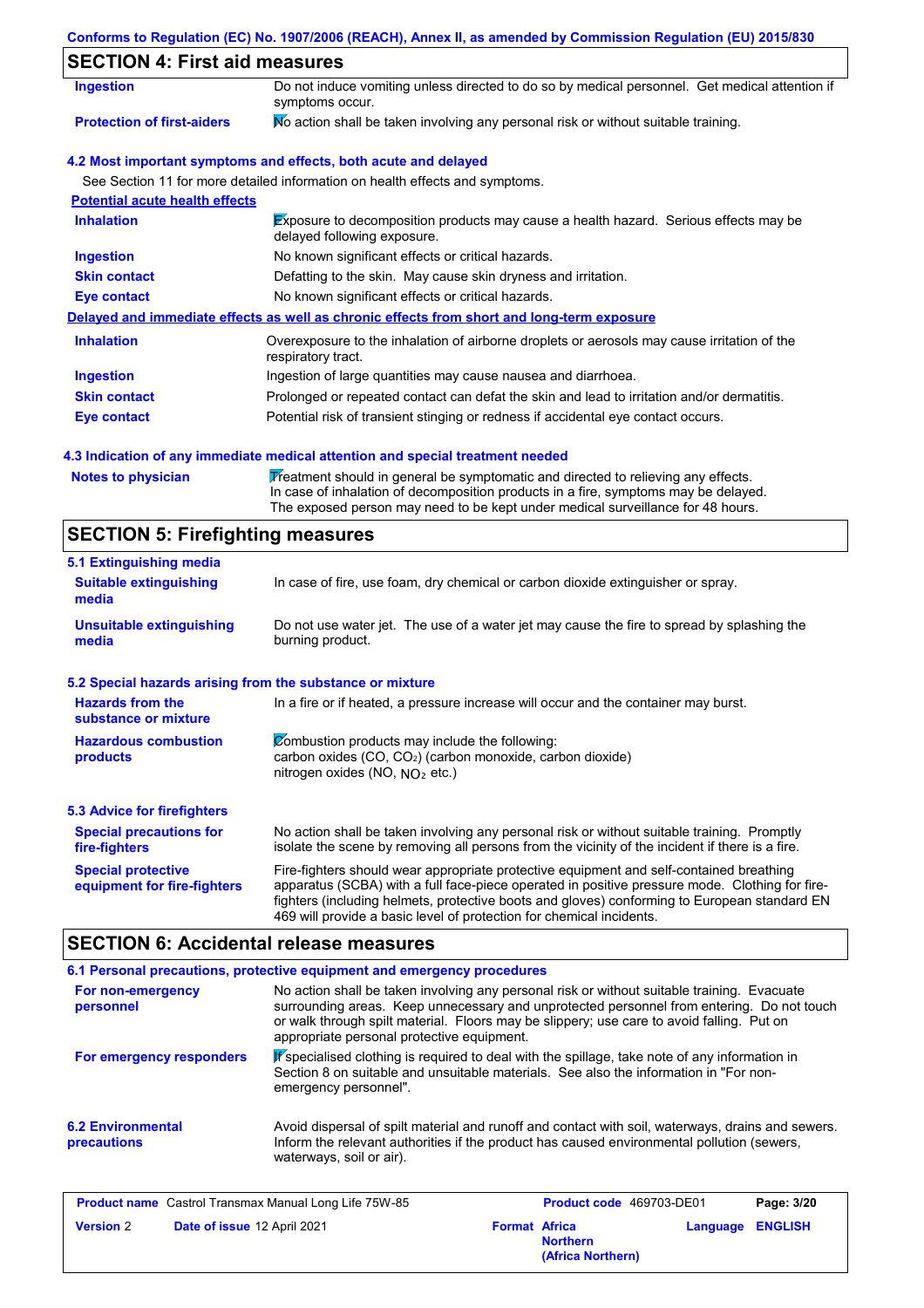## **SECTION 6: Accidental release measures**

| 6.3 Methods and material for containment and cleaning up |                                                                                                                                                                                                                                                                                                                                                                                                |
|----------------------------------------------------------|------------------------------------------------------------------------------------------------------------------------------------------------------------------------------------------------------------------------------------------------------------------------------------------------------------------------------------------------------------------------------------------------|
| <b>Small spill</b>                                       | Stop leak if without risk. Move containers from spill area. Absorb with an inert material and<br>place in an appropriate waste disposal container. Dispose of via a licensed waste disposal<br>contractor.                                                                                                                                                                                     |
| Large spill                                              | Stop leak if without risk. Move containers from spill area. Prevent entry into sewers, water<br>courses, basements or confined areas. Contain and collect spillage with non-combustible,<br>absorbent material e.g. sand, earth, vermiculite or diatomaceous earth and place in container<br>for disposal according to local regulations. Dispose of via a licensed waste disposal contractor. |
| 6.4 Reference to other<br><b>sections</b>                | See Section 1 for emergency contact information.<br>See Section 5 for firefighting measures.<br>See Section 8 for information on appropriate personal protective equipment.<br>See Section 12 for environmental precautions.<br>See Section 13 for additional waste treatment information.                                                                                                     |

## **SECTION 7: Handling and storage**

| 7.1 Precautions for safe handling                                                    |                                                                                                                                                                                                                                                                                                                                                                                                                                                                                          |
|--------------------------------------------------------------------------------------|------------------------------------------------------------------------------------------------------------------------------------------------------------------------------------------------------------------------------------------------------------------------------------------------------------------------------------------------------------------------------------------------------------------------------------------------------------------------------------------|
| <b>Protective measures</b>                                                           | Put on appropriate personal protective equipment.                                                                                                                                                                                                                                                                                                                                                                                                                                        |
| <b>Advice on general</b><br>occupational hygiene                                     | Eating, drinking and smoking should be prohibited in areas where this material is handled,<br>stored and processed. Wash thoroughly after handling. Remove contaminated clothing and<br>protective equipment before entering eating areas. See also Section 8 for additional<br>information on hygiene measures.                                                                                                                                                                         |
| <b>7.2 Conditions for safe</b><br>storage, including any<br><i>incompatibilities</i> | Store in accordance with local regulations. Store in a dry, cool and well-ventilated area, away<br>from incompatible materials (see Section 10). Keep away from heat and direct sunlight. Keep<br>container tightly closed and sealed until ready for use. Containers that have been opened must<br>be carefully resealed and kept upright to prevent leakage. Store and use only in equipment/<br>containers designed for use with this product. Do not store in unlabelled containers. |
| <b>Not suitable</b>                                                                  | Prolonged exposure to elevated temperature.                                                                                                                                                                                                                                                                                                                                                                                                                                              |

## **SECTION 8: Exposure controls/personal protection**

#### **8.1 Control parameters**

#### **Occupational exposure limits**

#### No exposure limit value known.

Whilst specific OELs for certain components may be shown in this section, other components may be present in any mist, vapour or dust produced. Therefore, the specific OELs may not be applicable to the product as a whole and are provided for guidance only.

**Recommended monitoring procedures** If this product contains ingredients with exposure limits, personal, workplace atmosphere or biological monitoring may be required to determine the effectiveness of the ventilation or other control measures and/or the necessity to use respiratory protective equipment. Reference should be made to monitoring standards, such as the following: European Standard EN 689 (Workplace atmospheres - Guidance for the assessment of exposure by inhalation to chemical agents for comparison with limit values and measurement strategy) European Standard EN 14042 (Workplace atmospheres - Guide for the application and use of procedures for the assessment of exposure to chemical and biological agents) European Standard EN 482 (Workplace atmospheres - General requirements for the performance of procedures for the measurement of chemical agents) Reference to national guidance documents for methods for the determination of hazardous substances will also be required.

#### **Derived No Effect Level**

No DNELs/DMELs available.

#### **Predicted No Effect Concentration**

No PNECs available

#### **8.2 Exposure controls**

| <b>Appropriate engineering</b><br><b>controls</b>            | concentrations below their respective occupational exposure limits.<br>kept in good condition and properly maintained. | Provide exhaust ventilation or other engineering controls to keep the relevant airborne<br>All activities involving chemicals should be assessed for their risks to health, to ensure<br>exposures are adequately controlled. Personal protective equipment should only be considered<br>after other forms of control measures (e.g. engineering controls) have been suitably evaluated.<br>Personal protective equipment should conform to appropriate standards, be suitable for use, be<br>Your supplier of personal protective equipment should be consulted for advice on selection and |            |
|--------------------------------------------------------------|------------------------------------------------------------------------------------------------------------------------|----------------------------------------------------------------------------------------------------------------------------------------------------------------------------------------------------------------------------------------------------------------------------------------------------------------------------------------------------------------------------------------------------------------------------------------------------------------------------------------------------------------------------------------------------------------------------------------------|------------|
| <b>Product name</b> Castrol Transmax Manual Long Life 75W-85 |                                                                                                                        | <b>Product code</b> 469703-DE01                                                                                                                                                                                                                                                                                                                                                                                                                                                                                                                                                              | Page: 4/20 |

|                  | <b>Product name</b> Castrol Transmax Manual Long Life 75W-85 |                      | <b>Product code</b> 469703-DE01      |                  | Page: 4/20 |
|------------------|--------------------------------------------------------------|----------------------|--------------------------------------|------------------|------------|
| <b>Version 2</b> | Date of issue 12 April 2021                                  | <b>Format Africa</b> | <b>Northern</b><br>(Africa Northern) | Language ENGLISH |            |
|                  |                                                              |                      |                                      |                  |            |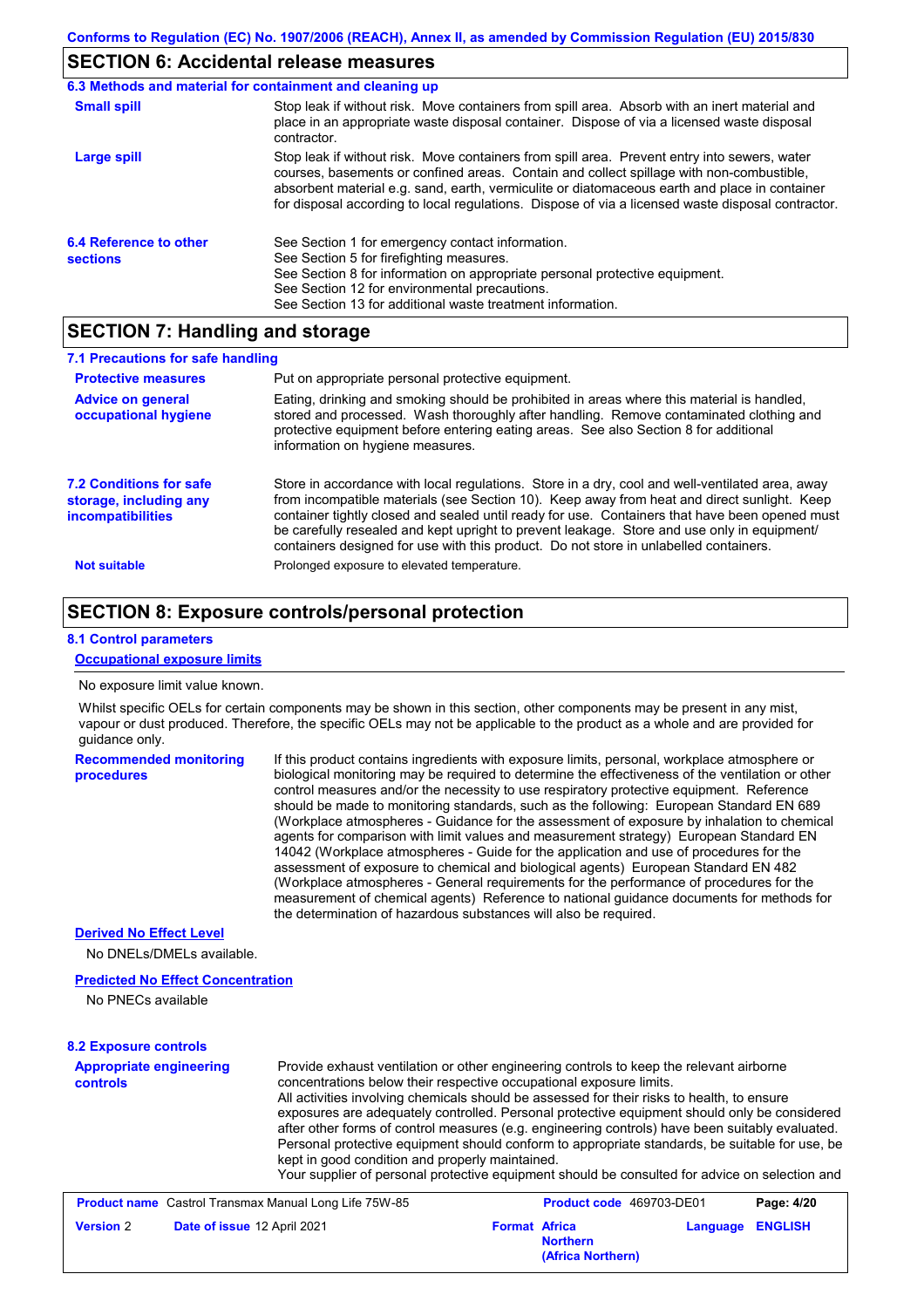# **SECTION 8: Exposure controls/personal protection**

|                                                       |                                                                                    | appropriate standards. For further information contact your national organisation for standards.<br>The final choice of protective equipment will depend upon a risk assessment. It is important to<br>ensure that all items of personal protective equipment are compatible.                                                                                                                                                                                                                                                                                                  |            |
|-------------------------------------------------------|------------------------------------------------------------------------------------|--------------------------------------------------------------------------------------------------------------------------------------------------------------------------------------------------------------------------------------------------------------------------------------------------------------------------------------------------------------------------------------------------------------------------------------------------------------------------------------------------------------------------------------------------------------------------------|------------|
| <b>Individual protection measures</b>                 |                                                                                    |                                                                                                                                                                                                                                                                                                                                                                                                                                                                                                                                                                                |            |
| <b>Hygiene measures</b>                               | stations and safety showers are close to the workstation location.                 | Wash hands, forearms and face thoroughly after handling chemical products, before eating,<br>smoking and using the lavatory and at the end of the working period. Ensure that eyewash                                                                                                                                                                                                                                                                                                                                                                                          |            |
| <b>Respiratory protection</b>                         | of the working conditions.                                                         | In case of insufficient ventilation, wear suitable respiratory equipment.<br>The correct choice of respiratory protection depends upon the chemicals being handled, the<br>conditions of work and use, and the condition of the respiratory equipment. Safety procedures<br>should be developed for each intended application. Respiratory protection equipment should<br>therefore be chosen in consultation with the supplier/manufacturer and with a full assessment                                                                                                        |            |
| <b>Eye/face protection</b>                            | Safety glasses with side shields.                                                  |                                                                                                                                                                                                                                                                                                                                                                                                                                                                                                                                                                                |            |
| <b>Skin protection</b>                                |                                                                                    |                                                                                                                                                                                                                                                                                                                                                                                                                                                                                                                                                                                |            |
| <b>Hand protection</b>                                | <b>General Information:</b>                                                        |                                                                                                                                                                                                                                                                                                                                                                                                                                                                                                                                                                                |            |
|                                                       |                                                                                    | Because specific work environments and material handling practices vary, safety procedures<br>should be developed for each intended application. The correct choice of protective gloves<br>depends upon the chemicals being handled, and the conditions of work and use. Most gloves<br>provide protection for only a limited time before they must be discarded and replaced (even the<br>best chemically resistant gloves will break down after repeated chemical exposures).                                                                                               |            |
|                                                       | a full assessment of the working conditions.                                       | Gloves should be chosen in consultation with the supplier / manufacturer and taking account of                                                                                                                                                                                                                                                                                                                                                                                                                                                                                 |            |
|                                                       | Recommended: Nitrile gloves.<br><b>Breakthrough time:</b>                          |                                                                                                                                                                                                                                                                                                                                                                                                                                                                                                                                                                                |            |
|                                                       | Our recommendations on the selection of gloves are as follows:                     | Breakthrough time data are generated by glove manufacturers under laboratory test conditions<br>and represent how long a glove can be expected to provide effective permeation resistance. It<br>is important when following breakthrough time recommendations that actual workplace<br>conditions are taken into account. Always consult with your glove supplier for up-to-date<br>technical information on breakthrough times for the recommended glove type.                                                                                                               |            |
|                                                       | Continuous contact:                                                                |                                                                                                                                                                                                                                                                                                                                                                                                                                                                                                                                                                                |            |
|                                                       | can be obtained.<br>replacement regimes are determined and adhered to.             | Gloves with a minimum breakthrough time of 240 minutes, or >480 minutes if suitable gloves<br>If suitable gloves are not available to offer that level of protection, gloves with shorter<br>breakthrough times may be acceptable as long as appropriate glove maintenance and                                                                                                                                                                                                                                                                                                 |            |
|                                                       | Short-term / splash protection:                                                    |                                                                                                                                                                                                                                                                                                                                                                                                                                                                                                                                                                                |            |
|                                                       | Recommended breakthrough times as above.<br>be determined and rigorously followed. | It is recognised that for short-term, transient exposures, gloves with shorter breakthrough times<br>may commonly be used. Therefore, appropriate maintenance and replacement regimes must                                                                                                                                                                                                                                                                                                                                                                                     |            |
|                                                       | <b>Glove Thickness:</b>                                                            |                                                                                                                                                                                                                                                                                                                                                                                                                                                                                                                                                                                |            |
|                                                       |                                                                                    | For general applications, we recommend gloves with a thickness typically greater than 0.35 mm.                                                                                                                                                                                                                                                                                                                                                                                                                                                                                 |            |
|                                                       | to ensure selection of the most appropriate glove for the task.                    | It should be emphasised that glove thickness is not necessarily a good predictor of glove<br>resistance to a specific chemical, as the permeation efficiency of the glove will be dependent<br>on the exact composition of the glove material. Therefore, glove selection should also be based<br>on consideration of the task requirements and knowledge of breakthrough times.<br>Glove thickness may also vary depending on the glove manufacturer, the glove type and the<br>glove model. Therefore, the manufacturers' technical data should always be taken into account |            |
|                                                       | for specific tasks. For example:                                                   | Note: Depending on the activity being conducted, gloves of varying thickness may be required                                                                                                                                                                                                                                                                                                                                                                                                                                                                                   |            |
|                                                       |                                                                                    | • Thinner gloves (down to 0.1 mm or less) may be required where a high degree of manual<br>dexterity is needed. However, these gloves are only likely to give short duration protection and<br>would normally be just for single use applications, then disposed of.                                                                                                                                                                                                                                                                                                           |            |
| Product name Castrol Transmax Manual Long Life 75W-85 |                                                                                    | Product code 469703-DE01                                                                                                                                                                                                                                                                                                                                                                                                                                                                                                                                                       | Page: 5/20 |

| <b>Product name</b> Castrol Transmax Manual Long Life 75W-85 |                      | <b>Product code</b> 469703-DE01      |                  | Page: 5/20 |
|--------------------------------------------------------------|----------------------|--------------------------------------|------------------|------------|
| <b>Version 2</b><br><b>Date of issue 12 April 2021</b>       | <b>Format Africa</b> | <b>Northern</b><br>(Africa Northern) | Language ENGLISH |            |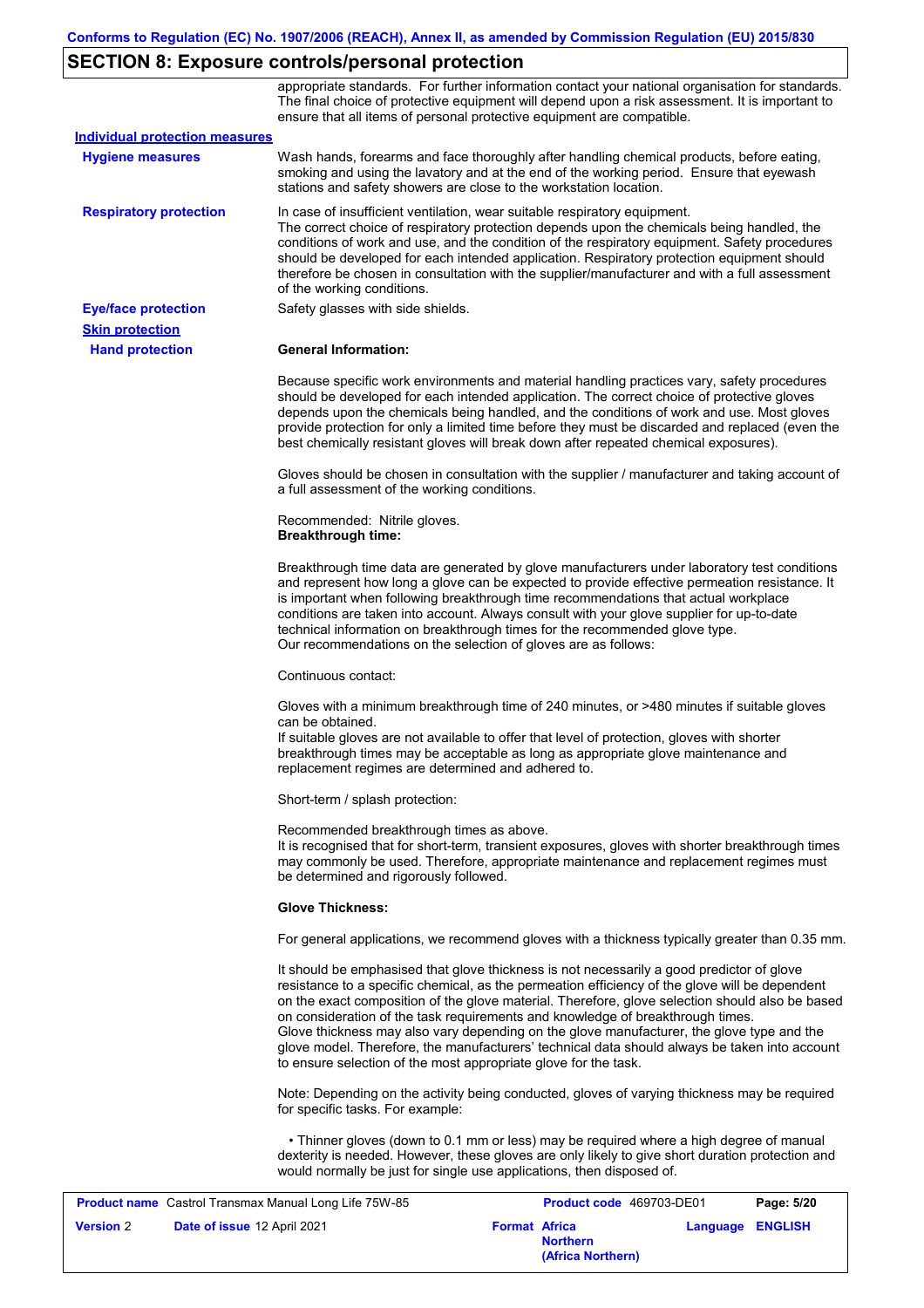# **SECTION 8: Exposure controls/personal protection**

|                                           | • Thicker gloves (up to 3 mm or more) may be required where there is a mechanical (as well<br>as a chemical) risk i.e. where there is abrasion or puncture potential.                                                                                                                                                                                                                                                                                                                                                                                                                                                                                                                 |
|-------------------------------------------|---------------------------------------------------------------------------------------------------------------------------------------------------------------------------------------------------------------------------------------------------------------------------------------------------------------------------------------------------------------------------------------------------------------------------------------------------------------------------------------------------------------------------------------------------------------------------------------------------------------------------------------------------------------------------------------|
| <b>Skin and body</b>                      | Use of protective clothing is good industrial practice.<br>Personal protective equipment for the body should be selected based on the task being<br>performed and the risks involved and should be approved by a specialist before handling this<br>product.<br>Cotton or polyester/cotton overalls will only provide protection against light superficial<br>contamination that will not soak through to the skin. Overalls should be laundered on a regular<br>basis. When the risk of skin exposure is high (e.g. when cleaning up spillages or if there is a<br>risk of splashing) then chemical resistant aprons and/or impervious chemical suits and boots<br>will be required. |
| <b>Refer to standards:</b>                | Respiratory protection: EN 529<br>Gloves: EN 420, EN 374<br>Eye protection: EN 166<br>Filtering half-mask: EN 149<br>Filtering half-mask with valve: EN 405<br>Half-mask: EN 140 plus filter<br>Full-face mask: EN 136 plus filter<br>Particulate filters: EN 143<br>Gas/combined filters: EN 14387                                                                                                                                                                                                                                                                                                                                                                                   |
| <b>Environmental exposure</b><br>controls | Emissions from ventilation or work process equipment should be checked to ensure they<br>comply with the requirements of environmental protection legislation. In some cases, fume<br>scrubbers, filters or engineering modifications to the process equipment will be necessary to<br>reduce emissions to acceptable levels.                                                                                                                                                                                                                                                                                                                                                         |

## **SECTION 9: Physical and chemical properties**

**9.1 Information on basic physical and chemical properties**

| <b>Appearance</b>                                      |                                                                                                                                       |
|--------------------------------------------------------|---------------------------------------------------------------------------------------------------------------------------------------|
| <b>Physical state</b>                                  | Liquid.                                                                                                                               |
| <b>Colour</b>                                          | Brown.                                                                                                                                |
| <b>Odour</b>                                           | Not available.                                                                                                                        |
| <b>Odour threshold</b>                                 | Not available.                                                                                                                        |
| pH                                                     | Mot applicable.                                                                                                                       |
| <b>Melting point/freezing point</b>                    | Not available.                                                                                                                        |
| Initial boiling point and boiling<br>range             | Not available.                                                                                                                        |
| <b>Pour point</b>                                      | -60 $^{\circ}$ C                                                                                                                      |
| <b>Flash point</b>                                     | Open cup: >200°C (>392°F) [Cleveland.]                                                                                                |
| <b>Evaporation rate</b>                                | Not available.                                                                                                                        |
| <b>Flammability (solid, gas)</b>                       | Not available.                                                                                                                        |
| <b>Upper/lower flammability or</b><br>explosive limits | Not available.                                                                                                                        |
| <b>Vapour pressure</b>                                 | Not available.                                                                                                                        |
| <b>Vapour density</b>                                  | Not available.                                                                                                                        |
| <b>Relative density</b>                                | Not available.                                                                                                                        |
| <b>Density</b>                                         | <1000 kg/m <sup>3</sup> (<1 g/cm <sup>3</sup> ) at 15 <sup>°</sup> C                                                                  |
| <b>Solubility(ies)</b>                                 | insoluble in water.                                                                                                                   |
| <b>Partition coefficient: n-octanol/</b><br>water      | >3                                                                                                                                    |
| <b>Auto-ignition temperature</b>                       | Not available.                                                                                                                        |
| <b>Decomposition temperature</b>                       | Not available.                                                                                                                        |
| <b>Viscosity</b>                                       | Kinematic: 64.6 mm <sup>2</sup> /s (64.6 cSt) at $40^{\circ}$ C<br>Kinematic: 11.5 to 12 mm <sup>2</sup> /s (11.5 to 12 cSt) at 100°C |
| <b>Explosive properties</b>                            | Not available.                                                                                                                        |
| <b>Oxidising properties</b>                            | Not available.                                                                                                                        |

No additional information.

**Product name** Castrol Transmax Manual Long Life 75W-85 **Product code** 469703-DE01 **Page: 6/20 Version** 2 **Date of issue** 12 April 2021 **Format** Africa

**Northern Language ENGLISH (Africa Northern)**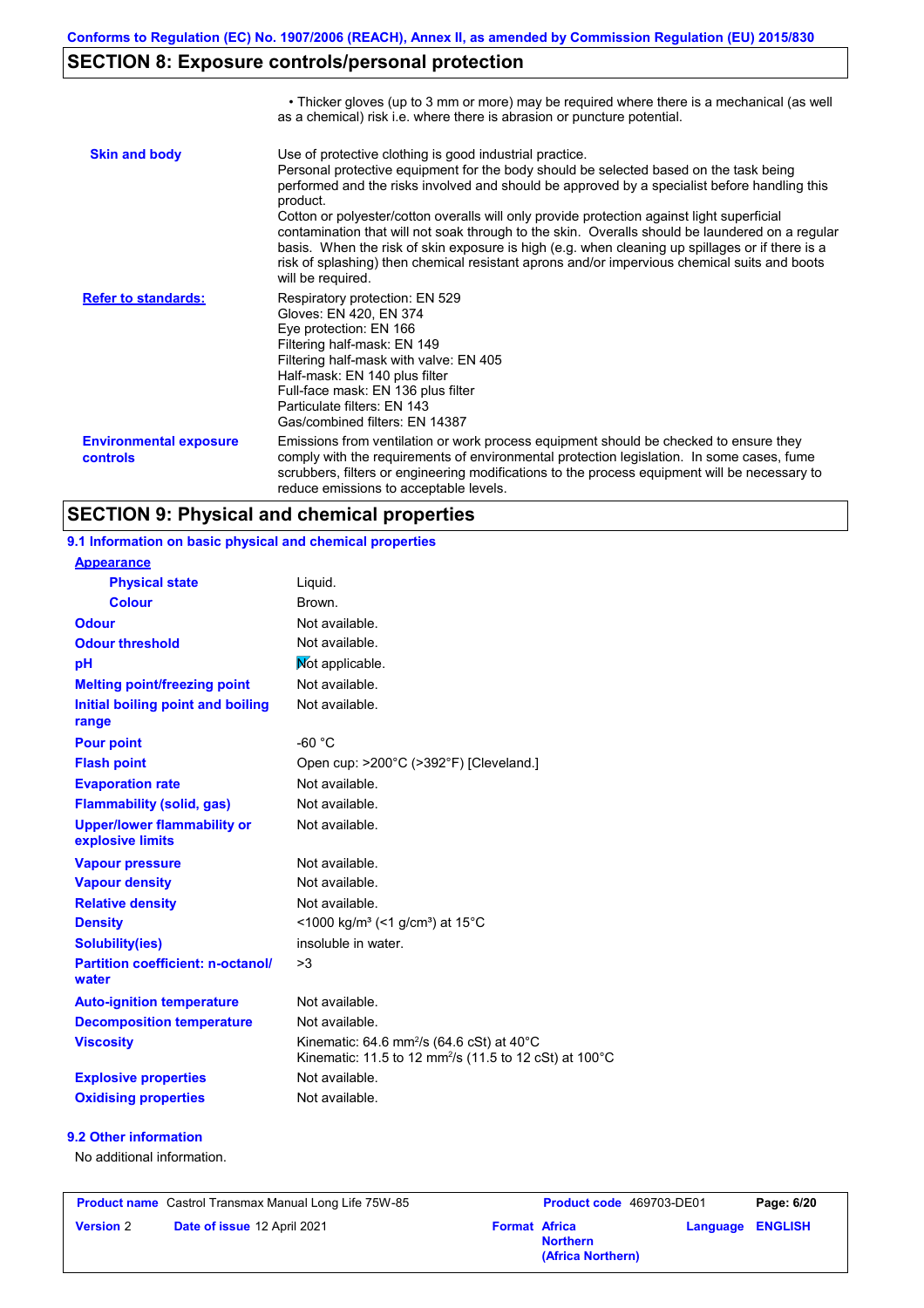| <b>SECTION 10: Stability and reactivity</b>       |                                                                                                                                                                         |
|---------------------------------------------------|-------------------------------------------------------------------------------------------------------------------------------------------------------------------------|
| <b>10.1 Reactivity</b>                            | No specific test data available for this product. Refer to Conditions to avoid and Incompatible<br>materials for additional information.                                |
| <b>10.2 Chemical stability</b>                    | The product is stable.                                                                                                                                                  |
| <b>10.3 Possibility of</b><br>hazardous reactions | Under normal conditions of storage and use, hazardous reactions will not occur.<br>Under normal conditions of storage and use, hazardous polymerisation will not occur. |
| <b>10.4 Conditions to avoid</b>                   | Avoid all possible sources of ignition (spark or flame).                                                                                                                |
| 10.5 Incompatible materials                       | Reactive or incompatible with the following materials: oxidising materials.                                                                                             |
| <b>10.6 Hazardous</b><br>decomposition products   | Under normal conditions of storage and use, hazardous decomposition products should not be<br>produced.                                                                 |
| --------- <i>--</i> -------------                 |                                                                                                                                                                         |

## **SECTION 11: Toxicological information**

#### **11.1 Information on toxicological effects**

#### **Acute toxicity estimates**

| <b>Product/ingredient name</b>                                     | Oral (mg/<br>kg) | <b>Dermal</b><br>(mg/kg) | <b>Inhalation</b><br>(gases)<br>(ppm) | <b>Inhalation</b><br>(vapours)<br>(mg/l) | <b>Inhalation</b><br>(dusts)<br>and mists)<br>(mg/l) |
|--------------------------------------------------------------------|------------------|--------------------------|---------------------------------------|------------------------------------------|------------------------------------------------------|
| <b>Zastrol Transmax Manual Long Life 75W-85</b><br>(Neuhof) Parent | N/A              | N/A                      | N/A                                   | N/A                                      | 15.1                                                 |
| Dec-1-ene, dimers, hydrogenated                                    | N/A              | N/A                      | N/A                                   | N/A                                      | 1.5                                                  |

Routes of entry anticipated: Dermal, Inhalation. **Information on likely routes of exposure**

| Exposure to decomposition products may cause a health hazard. Serious effects may be<br>delayed following exposure.         |
|-----------------------------------------------------------------------------------------------------------------------------|
| No known significant effects or critical hazards.                                                                           |
| Defatting to the skin. May cause skin dryness and irritation.                                                               |
| No known significant effects or critical hazards.                                                                           |
| Symptoms related to the physical, chemical and toxicological characteristics                                                |
| May be harmful by inhalation if exposure to vapour, mists or fumes resulting from thermal<br>decomposition products occurs. |
| No specific data.                                                                                                           |
| Adverse symptoms may include the following:<br>irritation<br>dryness<br>cracking                                            |
| No specific data.                                                                                                           |
| Delayed and immediate effects as well as chronic effects from short and long-term exposure                                  |
| Overexposure to the inhalation of airborne droplets or aerosols may cause irritation of the<br>respiratory tract.           |
| Ingestion of large quantities may cause nausea and diarrhoea.                                                               |
| Prolonged or repeated contact can defat the skin and lead to irritation and/or dermatitis.                                  |
| Potential risk of transient stinging or redness if accidental eye contact occurs.                                           |
| <b>Potential chronic health effects</b>                                                                                     |
| No known significant effects or critical hazards.                                                                           |
| No known significant effects or critical hazards.                                                                           |
| No known significant effects or critical hazards.                                                                           |
| No known significant effects or critical hazards.                                                                           |
| No known significant effects or critical hazards.                                                                           |
|                                                                                                                             |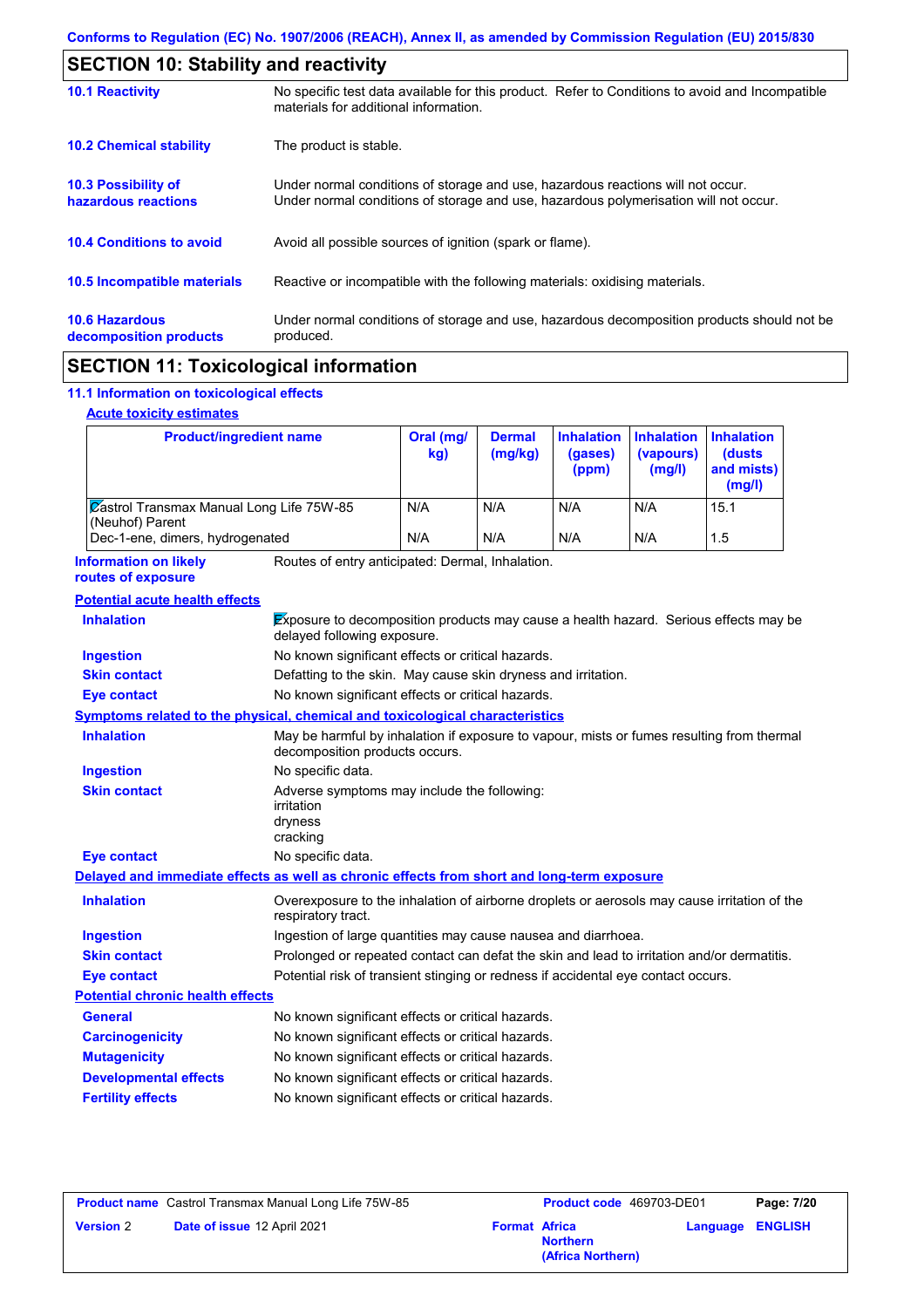## **SECTION 12: Ecological information**

#### **12.1 Toxicity**

**Environmental hazards** Not classified as dangerous

#### **12.2 Persistence and degradability**

Not expected to be rapidly degradable.

#### **12.3 Bioaccumulative potential**

This product is not expected to bioaccumulate through food chains in the environment.

| <b>12.4 Mobility in soil</b>                                  |                                                                      |
|---------------------------------------------------------------|----------------------------------------------------------------------|
| <b>Soil/water partition</b><br>coefficient (K <sub>oc</sub> ) | Not available.                                                       |
| <b>Mobility</b>                                               | Spillages may penetrate the soil causing ground water contamination. |

#### **12.5 Results of PBT and vPvB assessment**

Product does not meet the criteria for PBT or vPvB according to Regulation (EC) No. 1907/2006, Annex XIII.

#### **12.6 Other adverse effects**

| <b>Other ecological information</b> | Spills may form a film on water surfaces causing physical damage to organisms. Oxygen |
|-------------------------------------|---------------------------------------------------------------------------------------|
|                                     | transfer could also be impaired.                                                      |

#### **SECTION 13: Disposal considerations**

#### **13.1 Waste treatment methods**

#### **Product**

**Methods of disposal**

Where possible, arrange for product to be recycled. Dispose of via an authorised person/ licensed waste disposal contractor in accordance with local regulations.

## **Hazardous waste** Yes.

#### **European waste catalogue (EWC)**

| <b>Waste code</b> | <b>Waste designation</b>                |
|-------------------|-----------------------------------------|
| 13 02 08*         | other engine, gear and lubricating oils |

However, deviation from the intended use and/or the presence of any potential contaminants may require an alternative waste disposal code to be assigned by the end user.

#### **Packaging**

| <b>Methods of disposal</b> | Where possible, arrange for product to be recycled. Dispose of via an authorised person/<br>licensed waste disposal contractor in accordance with local regulations.                                                                                        |
|----------------------------|-------------------------------------------------------------------------------------------------------------------------------------------------------------------------------------------------------------------------------------------------------------|
| <b>Special precautions</b> | $\overline{\text{This}}$ material and its container must be disposed of in a safe way. Empty containers or liners<br>may retain some product residues. Avoid dispersal of spilt material and runoff and contact with<br>soil, waterways, drains and sewers. |
| <b>References</b>          | Commission 2014/955/EU<br>Directive 2008/98/EC                                                                                                                                                                                                              |

## **SECTION 14: Transport information**

|                                           | <b>ADR/RID</b>                                               | <b>ADN</b>           | <b>IMDG</b>                          | <b>IATA</b>                |
|-------------------------------------------|--------------------------------------------------------------|----------------------|--------------------------------------|----------------------------|
| 14.1 UN number                            | Not regulated.                                               | Not regulated.       | Not regulated.                       | Not regulated.             |
| 14.2 UN proper<br>shipping name           |                                                              |                      |                                      |                            |
| <b>14.3 Transport</b><br>hazard class(es) |                                                              |                      |                                      |                            |
| <b>14.4 Packing</b><br>group              |                                                              |                      |                                      |                            |
| 14.5<br><b>Environmental</b><br>hazards   | No.                                                          | No.                  | No.                                  | No.                        |
|                                           | <b>Product name</b> Castrol Transmax Manual Long Life 75W-85 |                      | Product code 469703-DE01             | Page: 8/20                 |
| <b>Version 2</b>                          | Date of issue 12 April 2021                                  | <b>Format Africa</b> | <b>Northern</b><br>(Africa Northern) | <b>ENGLISH</b><br>Language |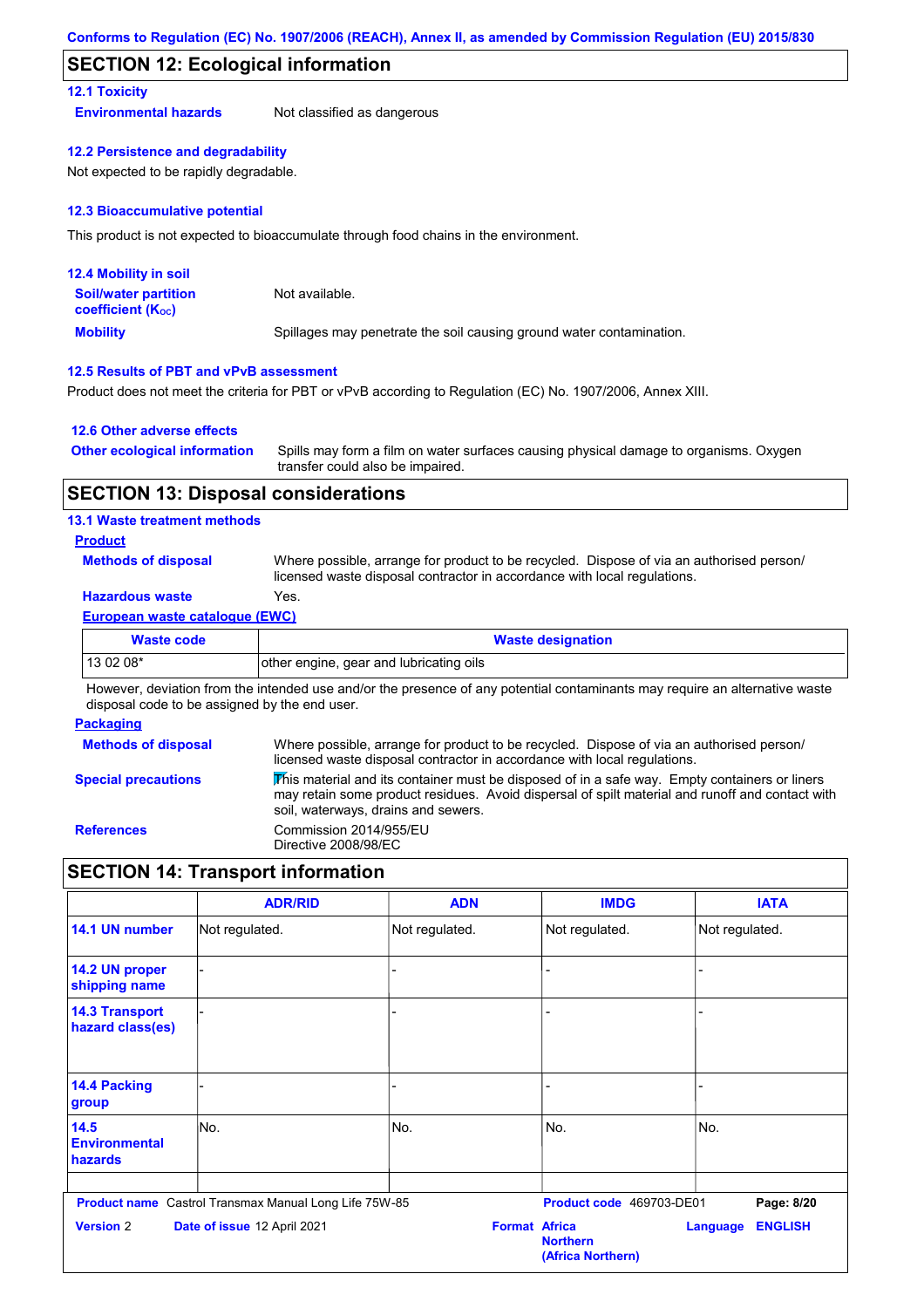| Conforms to Regulation (EC) No. 1907/2006 (REACH), Annex II, as amended by Commission Regulation (EU) 2015/830                                  |                                                                                                                                                                                                                                                                                          |                                                                        |                                                                                                                                                                                                                                                                               |                |
|-------------------------------------------------------------------------------------------------------------------------------------------------|------------------------------------------------------------------------------------------------------------------------------------------------------------------------------------------------------------------------------------------------------------------------------------------|------------------------------------------------------------------------|-------------------------------------------------------------------------------------------------------------------------------------------------------------------------------------------------------------------------------------------------------------------------------|----------------|
| <b>SECTION 14: Transport information</b>                                                                                                        |                                                                                                                                                                                                                                                                                          |                                                                        |                                                                                                                                                                                                                                                                               |                |
| <b>Additional</b><br>information                                                                                                                |                                                                                                                                                                                                                                                                                          |                                                                        |                                                                                                                                                                                                                                                                               |                |
| <b>14.6 Special precautions for</b><br>user                                                                                                     | Not available.                                                                                                                                                                                                                                                                           |                                                                        |                                                                                                                                                                                                                                                                               |                |
| <b>14.7 Transport in bulk</b><br>according to IMO<br><b>instruments</b>                                                                         | Not available.                                                                                                                                                                                                                                                                           |                                                                        |                                                                                                                                                                                                                                                                               |                |
| <b>SECTION 15: Regulatory information</b>                                                                                                       |                                                                                                                                                                                                                                                                                          |                                                                        |                                                                                                                                                                                                                                                                               |                |
| 15.1 Safety, health and environmental regulations/legislation specific for the substance or mixture<br>EU Regulation (EC) No. 1907/2006 (REACH) |                                                                                                                                                                                                                                                                                          |                                                                        |                                                                                                                                                                                                                                                                               |                |
| <b>Annex XIV - List of substances subject to authorisation</b>                                                                                  |                                                                                                                                                                                                                                                                                          |                                                                        |                                                                                                                                                                                                                                                                               |                |
| <b>Annex XIV</b>                                                                                                                                |                                                                                                                                                                                                                                                                                          |                                                                        |                                                                                                                                                                                                                                                                               |                |
| None of the components are listed.                                                                                                              |                                                                                                                                                                                                                                                                                          |                                                                        |                                                                                                                                                                                                                                                                               |                |
| <b>Substances of very high concern</b>                                                                                                          |                                                                                                                                                                                                                                                                                          |                                                                        |                                                                                                                                                                                                                                                                               |                |
| None of the components are listed.<br><b>Other regulations</b>                                                                                  |                                                                                                                                                                                                                                                                                          |                                                                        |                                                                                                                                                                                                                                                                               |                |
| <b>REACH Status</b>                                                                                                                             | current requirements of REACH.                                                                                                                                                                                                                                                           |                                                                        | The company, as identified in Section 1, sells this product in the EU in compliance with the                                                                                                                                                                                  |                |
| <b>United States inventory</b><br>(TSCA 8b)                                                                                                     | All components are active or exempted.                                                                                                                                                                                                                                                   |                                                                        |                                                                                                                                                                                                                                                                               |                |
| <b>Australia inventory (AICS)</b>                                                                                                               | All components are listed or exempted.                                                                                                                                                                                                                                                   |                                                                        |                                                                                                                                                                                                                                                                               |                |
| <b>Canada inventory</b>                                                                                                                         | All components are listed or exempted.                                                                                                                                                                                                                                                   |                                                                        |                                                                                                                                                                                                                                                                               |                |
| <b>China inventory (IECSC)</b>                                                                                                                  | All components are listed or exempted.                                                                                                                                                                                                                                                   |                                                                        |                                                                                                                                                                                                                                                                               |                |
| <b>Japan inventory (ENCS)</b>                                                                                                                   | At least one component is not listed.                                                                                                                                                                                                                                                    |                                                                        |                                                                                                                                                                                                                                                                               |                |
| <b>Korea inventory (KECI)</b>                                                                                                                   | All components are listed or exempted.                                                                                                                                                                                                                                                   |                                                                        |                                                                                                                                                                                                                                                                               |                |
| <b>Philippines inventory</b><br>(PICCS)                                                                                                         | All components are listed or exempted.                                                                                                                                                                                                                                                   |                                                                        |                                                                                                                                                                                                                                                                               |                |
| <b>Taiwan Chemical</b><br><b>Substances Inventory</b><br>(TCSI)                                                                                 | All components are listed or exempted.                                                                                                                                                                                                                                                   |                                                                        |                                                                                                                                                                                                                                                                               |                |
| Ozone depleting substances (1005/2009/EU)<br>Not listed.                                                                                        |                                                                                                                                                                                                                                                                                          |                                                                        |                                                                                                                                                                                                                                                                               |                |
| Prior Informed Consent (PIC) (649/2012/EU)<br>Not listed.                                                                                       |                                                                                                                                                                                                                                                                                          |                                                                        |                                                                                                                                                                                                                                                                               |                |
| <b>Seveso Directive</b>                                                                                                                         |                                                                                                                                                                                                                                                                                          |                                                                        |                                                                                                                                                                                                                                                                               |                |
| This product is not controlled under the Seveso Directive.                                                                                      |                                                                                                                                                                                                                                                                                          |                                                                        |                                                                                                                                                                                                                                                                               |                |
| <b>National regulations</b>                                                                                                                     |                                                                                                                                                                                                                                                                                          |                                                                        |                                                                                                                                                                                                                                                                               |                |
| <b>15.2 Chemical safety</b><br>assessment                                                                                                       |                                                                                                                                                                                                                                                                                          |                                                                        | A Chemical Safety Assessment has been carried out for one or more of the substances within<br>this mixture. A Chemical Safety Assessment has not been carried out for the mixture itself.                                                                                     |                |
| <b>SECTION 16: Other information</b>                                                                                                            |                                                                                                                                                                                                                                                                                          |                                                                        |                                                                                                                                                                                                                                                                               |                |
| <b>Abbreviations and acronyms</b>                                                                                                               | Inland Waterway<br>Road<br>ATE = Acute Toxicity Estimate<br><b>BCF</b> = Bioconcentration Factor<br>CAS = Chemical Abstracts Service<br>CSA = Chemical Safety Assessment<br>CSR = Chemical Safety Report<br><b>DMEL = Derived Minimal Effect Level</b><br>DNEL = Derived No Effect Level |                                                                        | ADN = European Provisions concerning the International Carriage of Dangerous Goods by<br>ADR = The European Agreement concerning the International Carriage of Dangerous Goods by<br>CLP = Classification, Labelling and Packaging Regulation [Regulation (EC) No. 1272/2008] |                |
|                                                                                                                                                 | ES = Exposure Scenario<br>EUH statement = CLP-specific Hazard statement                                                                                                                                                                                                                  | EINECS = European Inventory of Existing Commercial chemical Substances |                                                                                                                                                                                                                                                                               |                |
| <b>Product name</b> Castrol Transmax Manual Long Life 75W-85                                                                                    |                                                                                                                                                                                                                                                                                          |                                                                        | Product code 469703-DE01                                                                                                                                                                                                                                                      | Page: 9/20     |
| <b>Version 2</b><br>Date of issue 12 April 2021                                                                                                 |                                                                                                                                                                                                                                                                                          | <b>Format Africa</b><br><b>Northern</b><br>(Africa Northern)           | Language                                                                                                                                                                                                                                                                      | <b>ENGLISH</b> |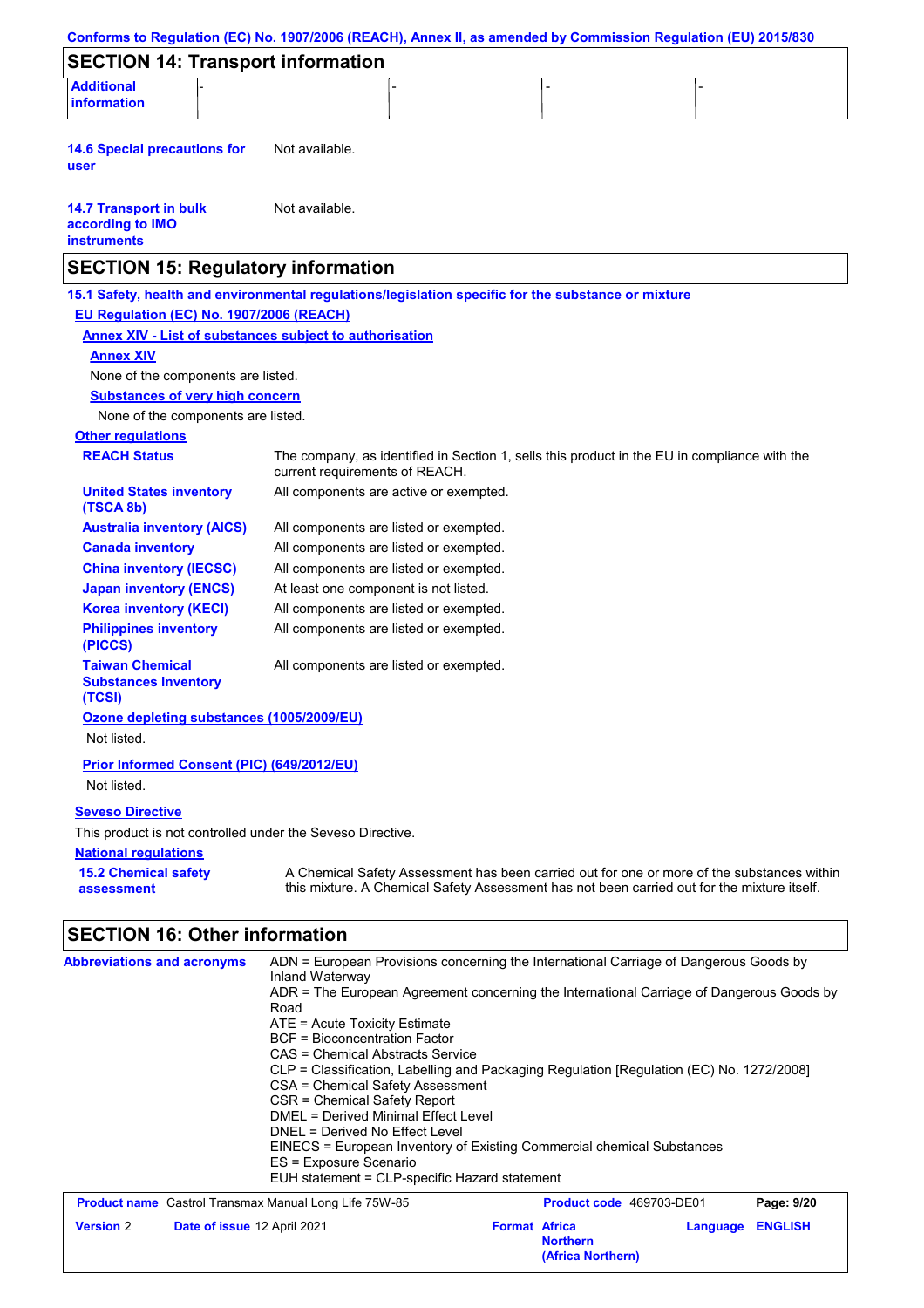## **SECTION 16: Other information**

| EWC = European Waste Catalogue                                                          |
|-----------------------------------------------------------------------------------------|
| GHS = Globally Harmonized System of Classification and Labelling of Chemicals           |
| IATA = International Air Transport Association                                          |
| IBC = Intermediate Bulk Container                                                       |
| <b>IMDG = International Maritime Dangerous Goods</b>                                    |
| LogPow = logarithm of the octanol/water partition coefficient                           |
| MARPOL = International Convention for the Prevention of Pollution From Ships, 1973 as   |
| modified by the Protocol of 1978. ("Marpol" = marine pollution)                         |
| OECD = Organisation for Economic Co-operation and Development                           |
| PBT = Persistent. Bioaccumulative and Toxic                                             |
| PNEC = Predicted No Effect Concentration                                                |
| REACH = Registration, Evaluation, Authorisation and Restriction of Chemicals Regulation |
| [Regulation (EC) No. 1907/2006]                                                         |
| RID = The Regulations concerning the International Carriage of Dangerous Goods by Rail  |
| <b>RRN = REACH Registration Number</b>                                                  |
| SADT = Self-Accelerating Decomposition Temperature                                      |
| SVHC = Substances of Very High Concern                                                  |
| STOT-RE = Specific Target Organ Toxicity - Repeated Exposure                            |
| STOT-SE = Specific Target Organ Toxicity - Single Exposure                              |
| TWA = Time weighted average                                                             |
| $UN = United Nations$                                                                   |
| UVCB = Complex hydrocarbon substance                                                    |
| VOC = Volatile Organic Compound                                                         |
| vPvB = Very Persistent and Very Bioaccumulative                                         |
| Varies = may contain one or more of the following 64741-88-4 / RRN 01-2119488706-23,    |
| 64741-89-5 / RRN 01-2119487067-30, 64741-95-3 / RRN 01-2119487081-40, 64741-96-4/ RRN   |
| 01-2119483621-38, 64742-01-4 / RRN 01-2119488707-21, 64742-44-5 / RRN                   |
| 01-2119985177-24, 64742-45-6, 64742-52-5 / RRN 01-2119467170-45, 64742-53-6 / RRN       |
| 01-2119480375-34, 64742-54-7 / RRN 01-2119484627-25, 64742-55-8 / RRN                   |
| 01-2119487077-29, 64742-56-9 / RRN 01-2119480132-48, 64742-57-0 / RRN                   |
| 01-2119489287-22, 64742-58-1, 64742-62-7 / RRN 01-2119480472-38, 64742-63-8,            |
| 64742-65-0 / RRN 01-2119471299-27, 64742-70-7 / RRN 01-2119487080-42, 72623-85-9 /      |
| RRN 01-2119555262-43, 72623-86-0 / RRN 01-2119474878-16, 72623-87-1 / RRN               |
| 01-2119474889-13                                                                        |
|                                                                                         |

#### **Procedure used to derive the classification according to Regulation (EC) No. 1272/2008 [CLP/GHS]**

| <b>Classification</b>              |                            | <b>Justification</b> |  |  |
|------------------------------------|----------------------------|----------------------|--|--|
| Not classified.                    |                            |                      |  |  |
| <b>History</b>                     |                            |                      |  |  |
| Date of issue/ Date of<br>revision | 12/04/2021.                |                      |  |  |
| Date of previous issue             | 16/04/2020.                |                      |  |  |
| <b>Prepared by</b>                 | <b>Product Stewardship</b> |                      |  |  |

#### **Indicates information that has changed from previously issued version.**

#### **Notice to reader**

All reasonably practicable steps have been taken to ensure this data sheet and the health, safety and environmental information contained in it is accurate as of the date specified below. No warranty or representation, express or implied is made as to the accuracy or completeness of the data and information in this data sheet.

The data and advice given apply when the product is sold for the stated application or applications. You should not use the product other than for the stated application or applications without seeking advice from BP Group.

It is the user's obligation to evaluate and use this product safely and to comply with all applicable laws and regulations. The BP Group shall not be responsible for any damage or injury resulting from use, other than the stated product use of the material, from any failure to adhere to recommendations, or from any hazards inherent in the nature of the material. Purchasers of the product for supply to a third party for use at work, have a duty to take all necessary steps to ensure that any person handling or using the product is provided with the information in this sheet. Employers have a duty to tell employees and others who may be affected of any hazards described in this sheet and of any precautions that should be taken. You can contact the BP Group to ensure that this document is the most current available. Alteration of this document is strictly prohibited. **یتفق ولائحة (المجموعة الأوروبیة) رقم 1907/2006 (تشریع تقییم المواد الكیمیائیة وتسجیلھا وإقرارھا (REACH((، الملحق ،2 بصیغتھ المعدلة بلائحة (الاتحاد الأوروبي) رقم**

**2015/830**





**Product name** Castrol Transmax Manual Long Life 75W-85 **Product code** 469703-DE01 **Page: 10/20 Version** 2 **Date of issue** 12 April 2021 **Format** Africa

**Northern (Africa Northern)** **Language ENGLISH**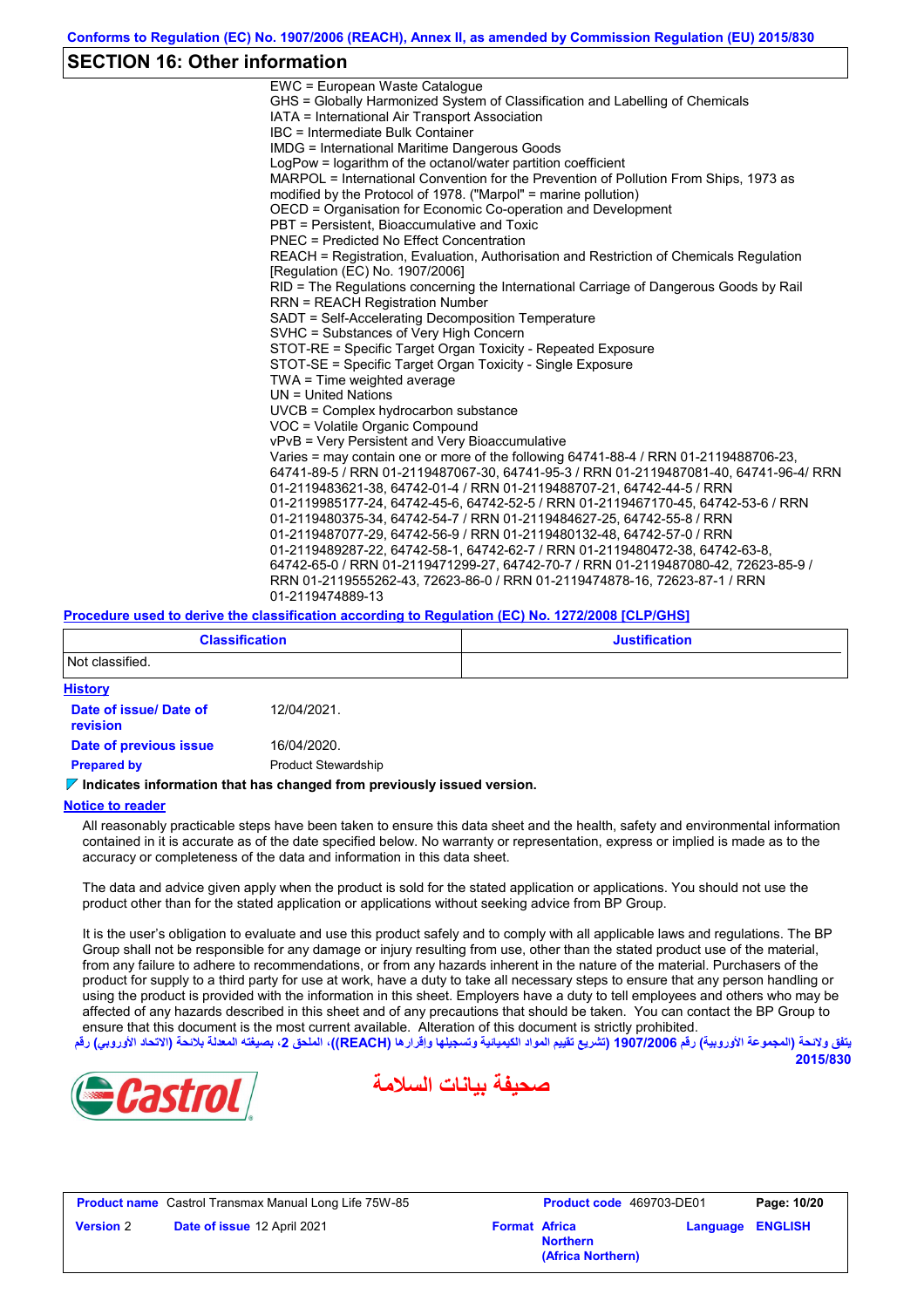|                                                                                                                                                                                                                                                                                                                                                                                                                                                                 | القسم 1: تعريف المادة/المستحضر و الشركة/المشروع |
|-----------------------------------------------------------------------------------------------------------------------------------------------------------------------------------------------------------------------------------------------------------------------------------------------------------------------------------------------------------------------------------------------------------------------------------------------------------------|-------------------------------------------------|
|                                                                                                                                                                                                                                                                                                                                                                                                                                                                 | 1.1 مُعرَّف المُنتَج                            |
| <b>Castrol Transmax Manual Long Life 75W-85</b>                                                                                                                                                                                                                                                                                                                                                                                                                 | اسم المنتج                                      |
| 469703-DE01                                                                                                                                                                                                                                                                                                                                                                                                                                                     | كود المنتج                                      |
| 469703                                                                                                                                                                                                                                                                                                                                                                                                                                                          | صحيفة بيانات سلامة المادة رقم #                 |
| Liquid.                                                                                                                                                                                                                                                                                                                                                                                                                                                         | نوع المنتَج                                     |
|                                                                                                                                                                                                                                                                                                                                                                                                                                                                 | 1.3 بيانات مورّد صحيفة بيانات السلامة           |
| <b>BP</b> France<br>Campus Saint Christophe<br><b>Bâtiment Galilée 3</b><br>10 avenue de l'Entreprise<br>Cergy Saint Christophe<br>95863 CERGY PONTOISE<br>France<br>0 (1) 34 22 40 00<br>Tel<br>MSDSadvice@bp.com                                                                                                                                                                                                                                              | المورّد<br>عنوان البريد الإلكترون <i>ى</i>      |
|                                                                                                                                                                                                                                                                                                                                                                                                                                                                 | 1.4 رقم هاتف الطوارئ                            |
| Tél 01 45 42 59 59 : ORFILA<br>Tél 01 40 05 48 48 - Centre Anti-Poisons de Paris, Hôpital Fernand Widal - 200, Rue de<br>Faubourg Saint-Denis - 75475 Paris Cedex 10<br>Tél 04 72 11 69 11 - Centre Antipoison et de Toxicovigilance de LYON, Bâtiment A, 4ème<br>étage, 162, avenue Lacassagne, 69424 Lyon Cedex 03<br>Tél 04 91 75 25 25 - Centre Anti-Poisons de Marseille, Hôpital Salvator, 249, Boulevard Sainte-<br>Marguerite - 13274 Marseille Cedex 9 | رقم هاتف الطوارئ                                |
| Tél: 01 30 30 49 99 - Permanence BP France 24/24                                                                                                                                                                                                                                                                                                                                                                                                                |                                                 |

Carechem: +44 (0) 1235 239 670 (24/7)

## الق*س*م **2:** بيا*ن* الأخطار

**التصنیف وفقاً للتنظیم (الاتحاد الأوروبي) رقم 1272/2008 [GHS/CLP[ 2.1 تصنیف المادة أو الخلیط** خلیط غیر مُصنَّفة. **تعریف المنتج**

مراجعة الأقسام 11 و12 للوقوف على مزید من المعلومات المفصلة بشأن الآثار الصحیة والأعراض والمخاطر البیئیة.

| 2.2 عناصر الوسم         |
|-------------------------|
| كلمة التنبيه            |
| عبارات المخاطر          |
| <u>عبارات التحذير</u>   |
| الوقاية                 |
| الاستجابة               |
| التخزين                 |
| التخلص من النفاية       |
| عناصر التوسيم التكميلية |
|                         |

#### **تنظیم (المجلس الأوروبي) رقم 1907/2006 (تسجیل الكیماویات وتقییمھا وترخیصھا REACH(**

**(Africa Northern)**

| <b>Version 2</b> | Date of issue 12 April 2021                                  | <b>Format Africa</b> | <b>Northern</b>          | Language | <b>ENGLISH</b>                                                                         |
|------------------|--------------------------------------------------------------|----------------------|--------------------------|----------|----------------------------------------------------------------------------------------|
|                  | <b>Product name</b> Castrol Transmax Manual Long Life 75W-85 |                      | Product code 469703-DE01 |          | Page: 11/20                                                                            |
|                  |                                                              |                      | غبر قابل للتطبيق.        |          | تحذير لم <i>سى</i> من الخطر                                                            |
|                  |                                                              |                      | غير  قابل للتطبيق.       |          | يُراعى أن تُزوَّد العبوات بأنظمة إغلاق<br>منبعة للأطفال                                |
|                  |                                                              |                      |                          |          | متطلبات التغليف الخاصة                                                                 |
|                  |                                                              |                      | غير  قابل للتطبيق.       |          | المُلحق السابع عشر؛ فيود على تصنيع<br>وطرح واستخدام مواد وخلائط<br>وحاجيات مُعينة خطرة |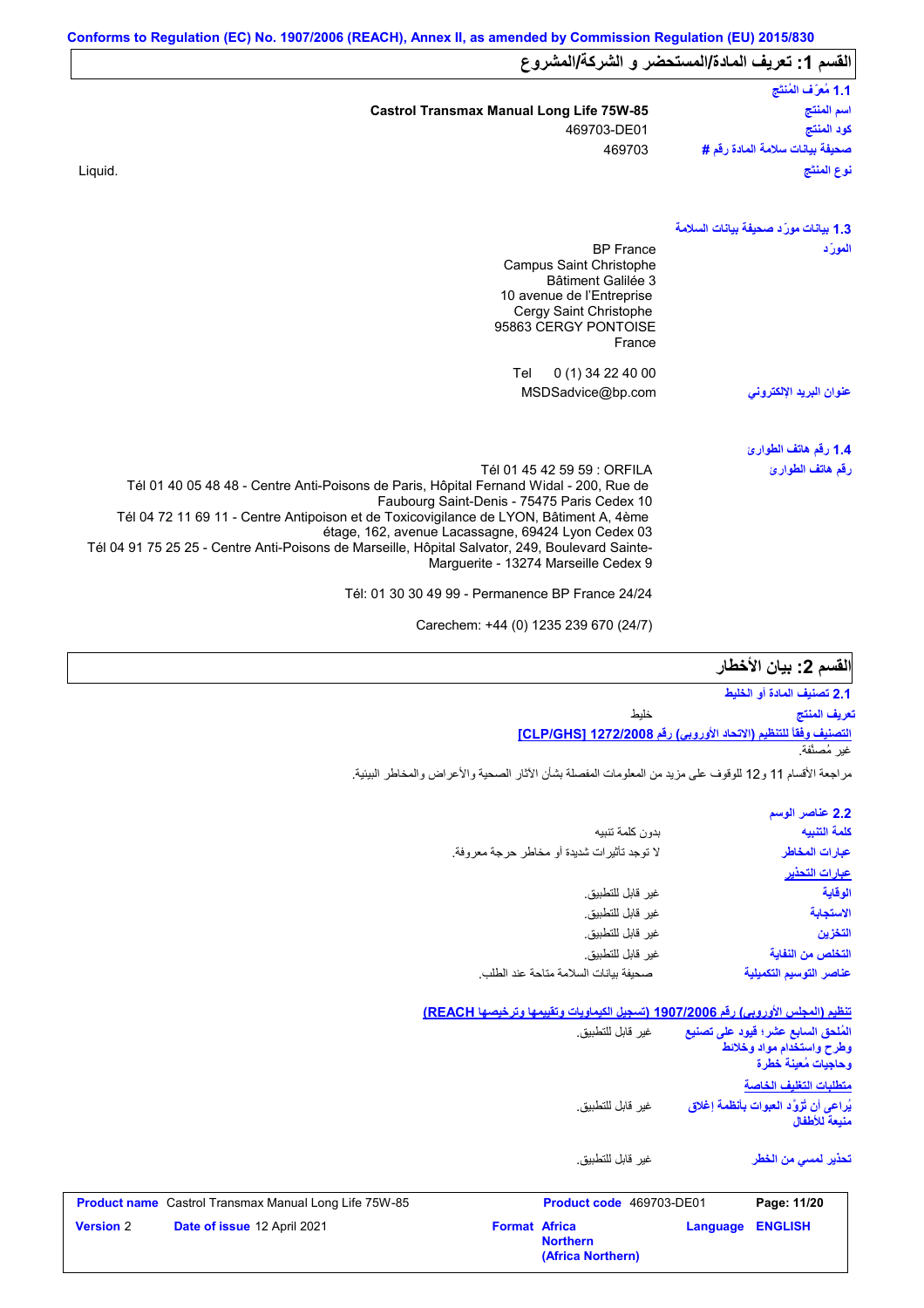| Conforms to Regulation (EC) No. 1907/2006 (REACH), Annex II, as amended by Commission Regulation (EU) 2015/830                                                             |                                                                                                                                |  |
|----------------------------------------------------------------------------------------------------------------------------------------------------------------------------|--------------------------------------------------------------------------------------------------------------------------------|--|
|                                                                                                                                                                            | القسم 2: بيان الأخطار                                                                                                          |  |
|                                                                                                                                                                            | 2.3 الأخطار الأخرى                                                                                                             |  |
| المنتج لا يُلبي معايير ثبات المواد والتراكمية الأحيائية والسمية PBT أو معايير شدة الثبات وشدة التراكمية الأحيائية وفق لائحة المجلس<br>الأوروبي رقم 1907/2006، الملحق XIII. | نتائج مأخوذة من تقييم الـ PBT (البقاء<br>والسمية والتراكم البيولوجي) والـ<br>vPvB (البقاء الشديد والتراكم<br>البيولوجي الشديد) |  |
| This mixture does not contain any substances that are assessed to be a PBT or a vPvB.                                                                                      | <b>Product meets the criteria</b><br>for PBT or vPvB according<br>to Regulation (EC) No.<br>1907/2006, Annex XIII              |  |
| بز بل دهون الجلد.                                                                                                                                                          | الأخطار الأخرى التي لا تؤدي إلى<br>تصنيف                                                                                       |  |

## **القسم :3 التركیب/معلومات عن المكونات**

| المُعرَفات                                                                                                                       | $\frac{9}{6}$ | تنظيم (المفوضية الأوروبية) رقم<br>1272/2008 [التصنيف<br>والتوسيم والتعبئة (CLP)] | النوع |
|----------------------------------------------------------------------------------------------------------------------------------|---------------|----------------------------------------------------------------------------------|-------|
| 01-2119486452-34 # REACH<br>المفوضية الأوروبية: 1-183-500<br>خدمة الملخصات الكيميائية (CAS):<br>68037-01-4                       | $≥25 - ≤50$   | Asp. Tox. 1, H304                                                                | $[1]$ |
| 01-2119493949-12:# REACH<br>المفوضية الأوروبية: 3-393-500<br>خدمة الملخصات الكيميائية (CAS):<br>157707-86-3                      | $≥25 - ≤50$   | Asp. Tox. 1, H304                                                                | $[1]$ |
| 01-2119493069-28 :# REACH<br>المفوضية الأوروبية: 5-228-500<br>خدمة الملخصات الكيميائية (CAS):<br>68649-11-6                      | $≥10 - ≤25$   | Acute Tox. 4, H332<br>Asp. Tox. 1, H304                                          | $[1]$ |
| 01-2119471299-27:# REACH<br>المفوضية الأوروبية: 7-169-265<br>خدمة الملخصات الكيميائية (CAS):<br>64742-65-0<br>فهرست: 649-474-649 | ≤3            | Asp. Tox. 1, H304                                                                | $[1]$ |
|                                                                                                                                  | خلبط          |                                                                                  |       |

#### النوع

[1] المادة مُصنَّفة على أنھا ذات خطر صحي أو بیئي

[2] مادة ذات حد للتعرض في مكان العمل

[3] المادة تفي بالمعاییر الخاصة بالمواد الباقیة، السامة والمتراكمة حیویاً (PBT (بحسب تنظیم (المفوضیة الأوروبیة) رقم ،1907/2006 المُلحق الثالث عشر [4] المادة تفي بالمعاییر الخاصة بالمواد شدیدة البقاء وشدیدة التراكم البیولوجي (vPvB (بحسب تنظیم (المفوضیة الأوروبیة) رقم ،1907/2006 المُلحق الثالث عشر

[5] مادة مقلقة قلقاً مكافِئا

[6] إفصاح إضافي وفقًأ لسیاسة الشركة

# القسم **4:** تدبير الإسعاف الأول*ي*

| القسم الثامن يعرض حدود التعرض المهني، في حال توفر ها. |                                                                                                                                                                                                                                                                      |
|-------------------------------------------------------|----------------------------------------------------------------------------------------------------------------------------------------------------------------------------------------------------------------------------------------------------------------------|
| القسم 4: تدبير الإسعاف الأولي                         |                                                                                                                                                                                                                                                                      |
| 4.1 وصف إجراءات الإسعاف الأوَّلي                      |                                                                                                                                                                                                                                                                      |
| ملامسة العين                                          | في حالة الملامسة، يُراعي دفق الماء فوراً على الأعين لمدة لا تقل عن 15 دقيقة.  يجب إبعاد الجفون عن مقلات الأعين لضمان الشطف<br>الكامل.  براعي التحقق من عدم وجود عدسات لاصقة أو إزالتها إن وُجدت.  بُراعي الحصول على الرعاية الطبية.                                  |
| ملامسة الجلد                                          | يراعي غسل البشرة غسلا جيدًا بالماء و الصابون أو بأحد منظفات الجلد المعترف بها. أز ل الثياب و الأحذية الملوثة. يُراعى غسل<br>الثياب قبل إعادة استخدامها   يراعى تنظيف الحذاء تنظيفا جيدا قبل ارتدائه ثانية   يُراعى الحصول على الر عاية الطبية إذا حدث تهيَّج.        |
| استنشاق                                               | في حالة الإستنشاق، يُراعى نقل المصاب إلى الهواء الطلق ِ في حالة استنشاق مُخلفات التحلل عند نشوب حريق، قد تظهر الأعراض<br>ظهوراً أجلاً . قد يكون من الضروري أن يظل الشخص المعرَّض تحت الملاحظة الطبية لـ 48 ساعة.  يُراعى الحصول على الرعاية<br>الطبية لو ظهرت أعراض. |
| الابتلاع                                              | لا تحرض على القيء إلا إن طلب أحد أعضاء الطاقم الطبي منك أن تقوم بهذا   يُراعى الحصول على الرعاية الطبية لو ظهرت<br>اعراض.                                                                                                                                            |
| حماية فريق الإسعافات الأولية                          | يُحظر القيام بأية إجراء ينطوي على مخاطرة أو بدون تدريب مناسب                                                                                                                                                                                                         |

|                  | <b>Product name</b> Castrol Transmax Manual Long Life 75W-85 |                      | <b>Product code</b> 469703-DE01      |                         | Page: 12/20 |
|------------------|--------------------------------------------------------------|----------------------|--------------------------------------|-------------------------|-------------|
| <b>Version 2</b> | Date of issue 12 April 2021                                  | <b>Format Africa</b> | <b>Northern</b><br>(Africa Northern) | <b>Language ENGLISH</b> |             |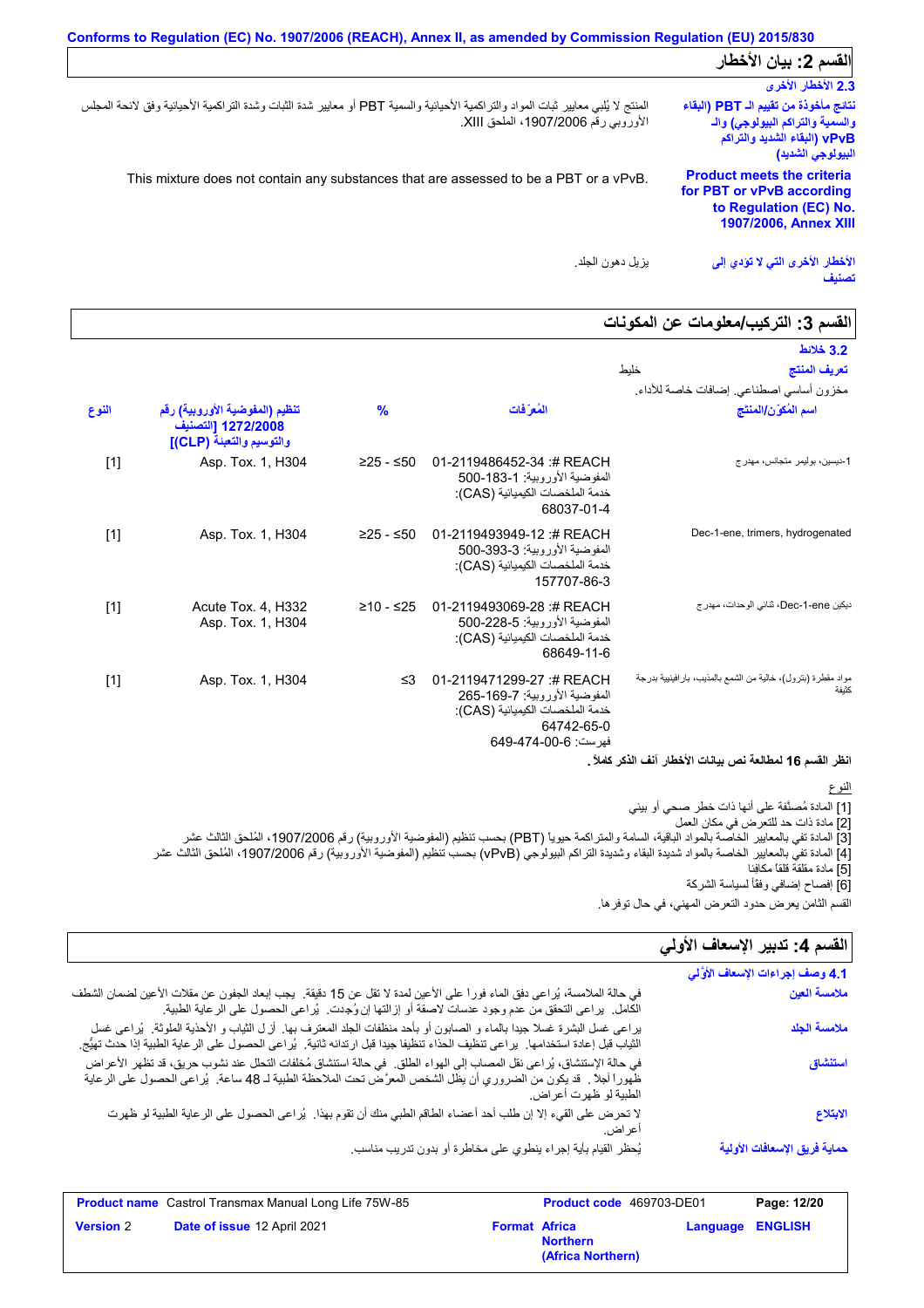| القسم 4: تدبير الإسعاف الأولى                                                         |                                                                                                                          |
|---------------------------------------------------------------------------------------|--------------------------------------------------------------------------------------------------------------------------|
| 4.2 أهم الأعراض والتأثيرات، الحاد منها والمؤجل                                        |                                                                                                                          |
| انظر القسم 11 لمزيد من المعلومات عن النَّاثيرات الصحية والأعراض.                      |                                                                                                                          |
| <u>آثار صحية حادة كامنة</u>                                                           |                                                                                                                          |
| التعرض لمنتوجات التحلل قد يشكل خطورة صحية<br>استنشاق                                  | قد تتأجل بعض التأثيرات الخطيرة عقب التعرض.                                                                               |
| لا توجد تأثيرات شديدة أو مخاطر حرجة معروفة.<br>الابتلاع                               |                                                                                                                          |
| ملامسة الجلد<br>يزيل دهون الجلد. قد تسبب جفاف الجلد وتهيُّجه.                         |                                                                                                                          |
| ملامسة العين<br>لا توجد تأثيرات شديدة أو مخاطر حرجة معروفة.                           |                                                                                                                          |
| التأثيرات المتأخرة والفورية وكذلك التأثيرات المزمنة نتيجة للتعرض القصير والطويل الأمد |                                                                                                                          |
| استنشاق                                                                               | النّعر ض الزائد لاستنشاق الجزيئات المتطايرة في الهواء أو الإيروسولات قد يتسبب في تهيج الجهاز التنفسي.                    |
| ابتلاع كميات كبيرة يمكن أن يؤدي إلى الغثيان والإسهال.<br>الابتلاع                     |                                                                                                                          |
| ملامسة الجلد                                                                          | الملامسة بشكل متكرر أو لفترات طويلة يمكن أن تتسبب في إزالة الدهون من الجلد وتتسبب في تهيجات وتشققات و/أو التهابات جلدية. |
| ملامسة العين                                                                          | هناك خطورة محتملة من حدوث لسعة عابرة أو احمرار عابر في حالة حدوث ملامسة العين بشكل عرضي.                                 |

## **4.3 دواعي أیة رعایة طبیة فوریة ومُعالجة خاصة مطلوبة**

| يجب أن نتم المعالجة حسب الأعراض بشكل عام ويتم إجراؤها لتخفيف حدة التأثيرات.       | ملاحظات للطبيب |
|-----------------------------------------------------------------------------------|----------------|
| في حالة استشاق مُخلَّفات التَّحلُّل عند نشوب حريق، قد تظهر الأعراض ظهوراً آجلاً . |                |
| قد يكون من الضروري أن يظل الشخص المعرَّض تحت الملاحظة الطبية لـ 48 ساعة.          |                |

|                                                                                                                                                                            | القسم 5: تدابير مكافحة النار                               |
|----------------------------------------------------------------------------------------------------------------------------------------------------------------------------|------------------------------------------------------------|
|                                                                                                                                                                            | 5.1 وسائل الإطفاء                                          |
| في حالة نشوب حريق، استخدم الرغوة والمواد الكيميائية الجافة أو مطفأة حريق أو بخاخة بها ثاني أكسيد الكربون.                                                                  | وسائل الإطفاء المناسبة                                     |
| لا تستخدم المياه النفاثة. قد يُسبب استخدام القواطع المائية النفاثة انتشار الحريق نتيجة تطاير المنتج المحترق وتناثره.                                                       | وسائل الإطفاء غير المناسبة                                 |
|                                                                                                                                                                            | 5.2 الأخطار الخاصة الناجمة عن المادة أو الخليط             |
| سوف يحدث تزايد في الضغط وقد تنفجر الحاوية في حالة حدوث حريق أو تسخين.                                                                                                      | الأخطار الناجمة عن المادة أو الخليط                        |
| نواتج الاحتراق قد تشمل ما يلي:                                                                                                                                             | منتجات احتراق خطرة                                         |
| أكاسيد الكربون (CO2, CO)<br>أكاسيد النيتروجين (NO و NO إلخ)                                                                                                                |                                                            |
|                                                                                                                                                                            | 5.3 نصائح لمكافحي الحريق                                   |
| يُحظر القيام بأية إجراء ينطوي على مخاطرة أو بدون تدريب مناسب.  يراعي عزل المكان على الفور و ذلك بإخلاء الأفراد المتواجدين<br>على مقربة من الحادث في حالة نشوب حريق.        | إحتياطات خاصة لمكافحي الحريق                               |
| ينبغي أن يرتدي مكافحو الحرائق التجهيزات الواقية المناسبة و جهاز تنفس مكتفي ذاتيًا (SCBA) ذا وحدة كاملة للوجه يعمل في نمط                                                   | معدات الحماية الشخصية والاحتياطات<br>اللازمة لعمال الإطفاء |
| الضغط الموجب فياب مكافحي الحريق (بما فيها الخوذات والأحذية والقفازات الواقية) التي تتفق والمعيار الأوروبي 69 EN هسوف<br>تكفل مُستوى أساسيا من الحماية من الحوادث الكيماوية |                                                            |

# **القسم :6 تدابیر مواجھة التسرب العارض**

|                                                                                                                                                                                                                                                                                                                                                         |                                              | 6.1 لاحتياطات الشخصية ومعدات الحماية وإجراءات الطوارئ |                                   |
|---------------------------------------------------------------------------------------------------------------------------------------------------------------------------------------------------------------------------------------------------------------------------------------------------------------------------------------------------------|----------------------------------------------|-------------------------------------------------------|-----------------------------------|
| يُحظر القيام بأية إجراء ينطوي على مخاطرة أو بدون ندريب مناسب. يراعي إخلاء المناطق المجاورة. يراعي عدم السماح بالدخول<br>لكل من لا يرتدي الثياب الواقية أو من لا حاجة لك بهم من الأفراد.  يراعي تجنب ملامسة المادة المنسكبة أو السير عليها.  قد تكون<br>الأرضيات زلقة؛ يجب توخي العناية لتجنب السقوط. ارتدي التجهيزات الواقية الشخصية المُلائمة.         |                                              |                                                       | للأفراد من خارج فريق الطوارئ      |
| إذا لزم الأمر ارتداء ثياباً خاصة للتعامل مع الانسكاب، يُرجى أخذ ما ورد في القسم 8 من معلومات حول المواد المناسبة وغير المناسبة<br>في الحسبان.  راجع كذلك المعلومات الواردة في قسم "للأفراد من خارج فريق الطوارئ".                                                                                                                                       |                                              |                                                       | لمسعفي الطوارئ                    |
| تجنب تناثر المادة المنسكبة وجريانها السطحي ووصولها إلى التربة و المجاري المائية والبالوعات ومجاري الصرف.  يُراعى إبلاغ<br>السلطات المعنية لو تسبب المنتج في تلوث البيئة (مجاري الصرف، المجاري المائية، التربة أو الهواء).                                                                                                                               |                                              |                                                       | 6.2 الاحتياطات البينية            |
|                                                                                                                                                                                                                                                                                                                                                         |                                              |                                                       | 6.3 طرائق ومواد الاحتواء والتنظيف |
| يُراعي وقف التسرب إن لم ينطو ذلك على مخاطرة.  براعي نقل الأوعية من منطقة الانسكاب.  يُراعي امتصاصها بمادة خاملة، ثم<br>إيداعها إحدى الحاويات المُلائمة للتخلص من النفاية.  تخلص منها عن طريق أحد مقاولي التخلص من النفايات المرخصين.                                                                                                                    |                                              |                                                       | انسكاب صغير                       |
| يُراعى وقف التسرب إن لم ينطو ذلك على مخاطرة.  براعى نقل الأوعية من منطقة الانسكاب.  امنع دخولها في بالوعات الصرف، و<br>المجاري المائية، أو البدرومات، أو المناطق المحصورة.  يُراعى احتواء الانسكاب وجمعه بمادة ماصةٍ غير قابلة للاحتراق مثل الرمل،<br>أو التراب، أو الفرميكيوليت، أو تراب دياتومي، ثم وضعها في إحدى الحاويات للتخلص منها بما يتفق واللو | طريق أحد مقاولي التخلص من النفايات المرخصين. |                                                       | انسكاب كبير                       |
| Product name Castrol Transmax Manual Long Life 75W-85                                                                                                                                                                                                                                                                                                   | Product code 469703-DE01                     |                                                       | Page: 13/20                       |
| <b>Version 2</b><br>Date of issue 12 April 2021                                                                                                                                                                                                                                                                                                         | <b>Format Africa</b><br><b>Northern</b>      | <b>Language</b>                                       | <b>ENGLISH</b>                    |

**(Africa Northern)**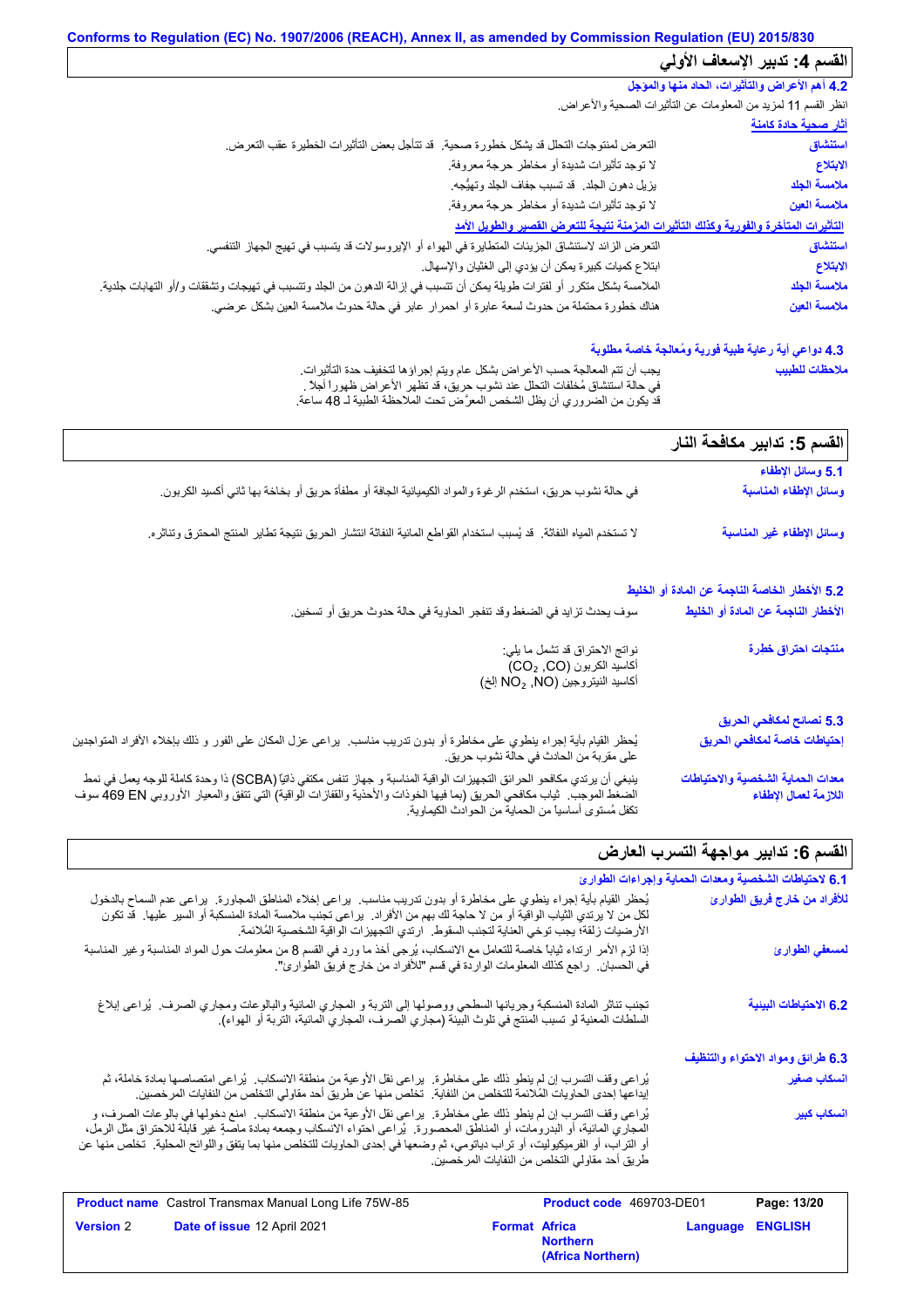| 6.4 مرجع للأقسام الأخرى  | انظر القسم 1 لمعرفة بيانات الاتصال في أحوال الطوارئ.                     |
|--------------------------|--------------------------------------------------------------------------|
|                          | انظر القسم 5 الخاص بإجراءات مكافحة الحريق.                               |
|                          | انظر القسم 8 للحصول على معلومات عن التجهيزات الوقائية الشخصية المُلائمة. |
|                          | انظر القسم 12 للاطلاع على الاحتياطات البيئية.                            |
|                          | انظر القسم 13 لمزيد من المعلومات حول مُعالجة النفايات.                   |
|                          |                                                                          |
|                          |                                                                          |
| ・こうえっせい えもいういせい マーニー なせし |                                                                          |

## **القسم :7 المناولة والتخزین**

|                                                                                                                                                                                                                                                                                                                                                                                                                                                                                     | الفسم / : المناولة والتحزين                                                 |
|-------------------------------------------------------------------------------------------------------------------------------------------------------------------------------------------------------------------------------------------------------------------------------------------------------------------------------------------------------------------------------------------------------------------------------------------------------------------------------------|-----------------------------------------------------------------------------|
|                                                                                                                                                                                                                                                                                                                                                                                                                                                                                     | 7.1 احتياطات للمناولة المأمونة                                              |
| ارتدي التجهيز ات الواقية الشخصية المُلائمة.                                                                                                                                                                                                                                                                                                                                                                                                                                         | إجراءات للحماية                                                             |
| يحظر تناول الطعام، والشراب، والتدخين في الأماكن التي يجري التعامل فيها مع هذه المادة سواء بالمناولة، التخزين أو المعالجة.<br>يُراعى الإغتسال جيداً بعد مناولتها.  اخلع الثياب العلوَّثة والتجهيزات الوقائية قبل دخول الأماكن الم<br>8 لمزيد من المعلومات حول إجراءات الحفاظ على الصحة.                                                                                                                                                                                              | إرشادات حول الصحة المهنية العامة                                            |
| خزن المادة وفقاً لتعليمات السلطات المحلية. ۗ يُغزِّن في مكان جاف، وبارد وجيد التهوية، بعيدا عن المواد غير المتوافقة (انظر القسم<br>10).  يُراعى الحفظ بعيدا عن الحرارة وضوء الشمس المباشر   براعى غلق الوعاء غلقا تاما محكما إلى أن يُعدّ للاستخدام.  لابد من<br>إحكام غلق الأوعية التي قد فُتِحت و تركها في وضع قائم و ذلك لتلافي حدوث تسريب.  يجب أن يتم التخزين والاستعمال فقط في<br>معدات/حاويات مصممة للاستخدام مع هذا المنتج.  يُحظر التخزين في حاويات لا تحمل كتابة توضيحية. | 7.2 متطلبات التخزين المأمون، بما في<br>ذلك ما يتعلق بحالات عدم توافق المواد |
| التعرض لدرجات الحرارة العالية لفترات طويلة                                                                                                                                                                                                                                                                                                                                                                                                                                          | غير ملائمة                                                                  |

# **القسم :8 ضوابط التعرض/الحمایة الشخصیة**

| 8.1 بارامترات التحكم                                       |                                                                                                                                                                                                                                                                                                                                                                                                                                                                                                                                                                                                                                                                                                                                                                               |
|------------------------------------------------------------|-------------------------------------------------------------------------------------------------------------------------------------------------------------------------------------------------------------------------------------------------------------------------------------------------------------------------------------------------------------------------------------------------------------------------------------------------------------------------------------------------------------------------------------------------------------------------------------------------------------------------------------------------------------------------------------------------------------------------------------------------------------------------------|
| <u>حدود التعرض المهنى</u>                                  | قيمة حد التعرض غير معروفة.                                                                                                                                                                                                                                                                                                                                                                                                                                                                                                                                                                                                                                                                                                                                                    |
| قد لا ينطبق على المنتج ككل وإنما يدرج للإرشاد والتوجيه فقط | في الوقت الذي قد يُظهر حد التعرض المهني (OEL) مكونات معينة في هذا القسم، فإن مكونات أخرى قد توجد في الغبار أو البخار أو الرذاذ الناجم. لذا، فإن حد تعرض مهني معين                                                                                                                                                                                                                                                                                                                                                                                                                                                                                                                                                                                                             |
| إجراءات المتابعة الموصى بها                                | إن كان هذا المنتّج يحتوي على مُكرِّنات لها حدود تعرُّض، قد يكون من المطلوب إجراء متابعة حيوية أو متابعة الأشخاص أو مكان<br>العمل كي يتسنى تحديد مدى فاعلية التهوية، أو إجراءات التحكم الأخرى و/أو مدى ضرورة استخدام الأجهزة التنفسية الواقية.  تنبغي<br>الإشارة إلى معايير الْمُراقَبة، من مثل ما يلي:  المعيار الأوروبي 689 EN (أجواء موقع العمل - إرشادات تقييم التعرض لعوامل<br>كيماوية بالاستنشاق لمقارنتها بالقيم الحدية واستراتيجية القياس)  المعيار الأوروبي 14042 EN (أجواء موقع العمل - دليل اتخاذ<br>وتطبيق إجراءات تقييم التعرض للعوامل البيولوجية والكيماوية)  المعيار الأوروبي 482 B2 (أجواء موقع العمل - المنطلبات العامة<br>لأداء إجراءات قياس العوامل الكيماوية)  سيكون من المطلوب كذلك الرجو ع إلى وثائق التوجيه الوطنية الخاصة بطرق تحديد المواد<br>الخطر ة |
| مستوى مشتق غير مؤثر                                        |                                                                                                                                                                                                                                                                                                                                                                                                                                                                                                                                                                                                                                                                                                                                                                               |
| DNELs/DMELs غير مُتاحة.                                    |                                                                                                                                                                                                                                                                                                                                                                                                                                                                                                                                                                                                                                                                                                                                                                               |
| ا <mark>لـ PNEC = تركُّز عدم التأثير المُتوفَّع</mark>     |                                                                                                                                                                                                                                                                                                                                                                                                                                                                                                                                                                                                                                                                                                                                                                               |
| PNECs غير مُتاحة.                                          |                                                                                                                                                                                                                                                                                                                                                                                                                                                                                                                                                                                                                                                                                                                                                                               |
| 8.2 ضوابط التعرض                                           |                                                                                                                                                                                                                                                                                                                                                                                                                                                                                                                                                                                                                                                                                                                                                                               |
| الضوابط الهندسية المناسبة                                  | احرص على توفير تهوية للعوادم أو الوسائل الهندسية الاخرى للحماية، وذلك للإبقاء على مستويات التركيز المعنية للمواد العالقة بالهواء<br>دون حدود التعرض المقبولة لها على الصعيد المهنى                                                                                                                                                                                                                                                                                                                                                                                                                                                                                                                                                                                            |
|                                                            | يجب تقييم جميع الأنشطة المرتبطة بالمواد الكيميائية من حيث مخاطر ها على الصحة، وذلك لضمان التحكم في معدلات التعرض بالشكل<br>المناسب. لا يجوّز فحص معدات الوقاية الشخصية إلا بعد تقييم الأشكال الأخرى لإجراءات التحكم (على سبيل المثال عمليات التحكم<br>الهندسية) بالشكل المذاسب وجب أن تتوافق معدات الوقاية الشخصية مع المواصفات المعنية وأن تكون مناسبة للاستخدام، ويجب الحفاظ                                                                                                                                                                                                                                                                                                                                                                                                |
|                                                            | عليها في حالة جيدة وصيانتها بشكل سليم<br>يجب التِّشاور مع مورد معدات الوقاية الشَّخصية لطلب المشورة بشأن الاختيار والمواصفات المعنية. لمزيد من المعلومات، اتصل<br>بالهيئة المحلية للمواصفات.                                                                                                                                                                                                                                                                                                                                                                                                                                                                                                                                                                                  |
|                                                            | القرار النهائي لاختيار معدات الوقاية يعتمد على تقييم المخاطر ـ ومن المهم التأكد من ملاءمة جميع عناصر معدات الوقاية الشخصية.                                                                                                                                                                                                                                                                                                                                                                                                                                                                                                                                                                                                                                                   |
| <u>تدابير الحماية الفردية</u>                              |                                                                                                                                                                                                                                                                                                                                                                                                                                                                                                                                                                                                                                                                                                                                                                               |
| إجراءات النظافة الشخصية                                    | اغسل اليدين، والذراعين، والوجه غسلا تاماً بعد مناولة المنتجات الكيميائية، وعند الأكل والتدخين، وفي نهاية فترة العمل _ تأكد من<br>وجود محطات غسلي الأعين وأدشاش الأمان على مقربة من موقع العمل                                                                                                                                                                                                                                                                                                                                                                                                                                                                                                                                                                                 |
| حماية تنفسية                                               |                                                                                                                                                                                                                                                                                                                                                                                                                                                                                                                                                                                                                                                                                                                                                                               |
|                                                            | في حالة عدم كفاية التهوية، يُراعى ارتداء تجهيزات تنفسية ملائمة.<br>يعتمد الاختيار الصحيح لتجهيزات حماية الجهاز التنفسي على المواد الكيميائية التي يتم التعامل معها وظروف العمل والاستخدام وحالة<br>تجهيز ات حماية الجهاز التنفسي. يجب وضع تدابير أمان تتناسب مع كل استخدام مقرر . لذلك يجب اختيار تجهيزات حماية الجهاز<br>التنفسي بالتشاور مع المورد / الشركة الصانعة مع مراعاة التقييم الكامل لظروف العمل.                                                                                                                                                                                                                                                                                                                                                                   |
| أدوات حماية الوجه/العين                                    | نظار ات أمان ذات ساتر ات جانبية.                                                                                                                                                                                                                                                                                                                                                                                                                                                                                                                                                                                                                                                                                                                                              |
| حماية للجلد                                                |                                                                                                                                                                                                                                                                                                                                                                                                                                                                                                                                                                                                                                                                                                                                                                               |

|                  | <b>Product name</b> Castrol Transmax Manual Long Life 75W-85 |                      | <b>Product code</b> 469703-DE01      |                         | Page: 14/20 |
|------------------|--------------------------------------------------------------|----------------------|--------------------------------------|-------------------------|-------------|
| <b>Version 2</b> | <b>Date of issue 12 April 2021</b>                           | <b>Format Africa</b> | <b>Northern</b><br>(Africa Northern) | <b>Language ENGLISH</b> |             |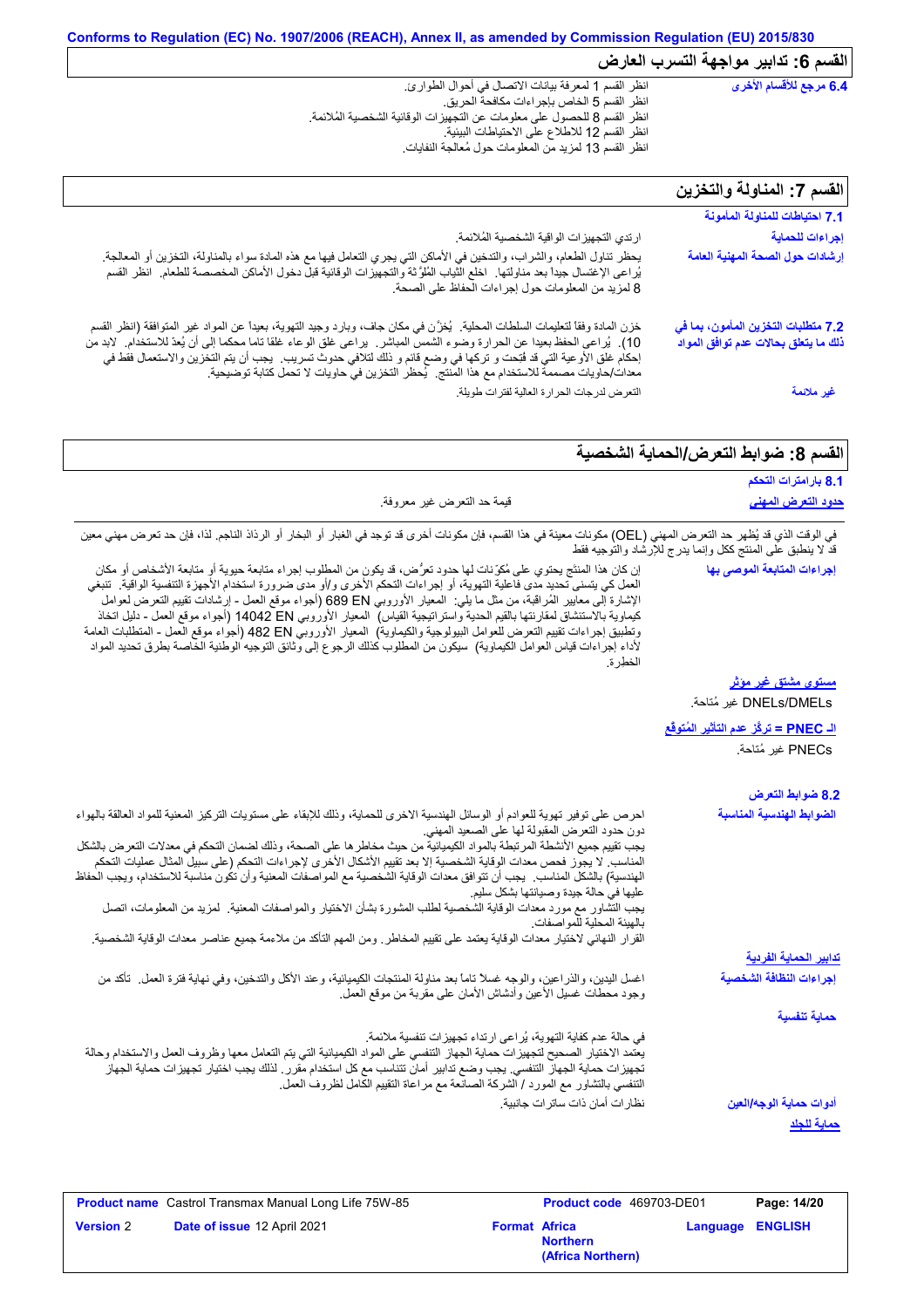|                                       | Conforms to Regulation (EC) No. 1907/2006 (REACH), Annex II, as amended by Commission Regulation (EU) 2015/830                                                                                                                                                                                                                                                                                                                                                                                                                                                                                                                      |
|---------------------------------------|-------------------------------------------------------------------------------------------------------------------------------------------------------------------------------------------------------------------------------------------------------------------------------------------------------------------------------------------------------------------------------------------------------------------------------------------------------------------------------------------------------------------------------------------------------------------------------------------------------------------------------------|
| القسم 8: ضوابط التعرض/الحماية الشخصية |                                                                                                                                                                                                                                                                                                                                                                                                                                                                                                                                                                                                                                     |
| حماية يدوية                           | معلومات عامة:                                                                                                                                                                                                                                                                                                                                                                                                                                                                                                                                                                                                                       |
|                                       | ظرًا لتفاوت الظروف الخاصة لبيئات العمل واختلاف ممارسات التعامل مع المواد، فيجب وضع تدابير أمان تتناسب مع كل استخدام<br>مقرر ٍ يعتمد الاختيار الصحيح لقفازات الحماية على المواد الكيميائية التي يتم التعامل معها وظروف العمل والاستخدام ِ معظم القفازات<br>توفر الحماية لفترة زمنية محدودة فقط قبل وجود التخلص منها واستبدالها (حتى أفضل القفازات المقاومة للمواد الكيميائية تتآكل بفعل<br>التعرض المتكرر للمواد الكيميائية).                                                                                                                                                                                                        |
|                                       | يجب اختيار القفازات بالتشاور مع المورد / الشركة الصـانعة مع مراعاة التقييم الكامل لظروف العمل<br>يُنصح باستخدام: قفاز ات نيتريل.<br>الزمن اللازم للاختراق:                                                                                                                                                                                                                                                                                                                                                                                                                                                                          |
|                                       | ثجمع بيانات زمن الاختراق من مصنعي القفاز تحت ظروف الاختبار المعملية وتمثل المدة أو الفترة المتوقعة التي يؤمن خلالها القفاز<br>حماية من تسرب المادة أو نفاذها. ومن الأهمية بمكان مراعاة طبيعة ظروف العمل الفعيلة عند اتباع توصيات زمن الاختراق. ويتعين<br>دائمًا التشاور مع مورد القفازات للوقوف على معلومات تقنية وفنية محدثة بشأن زمن الاختراق لنوع القفاز الموصىي به.<br>فيما يلِّي توصياتنا بخصوص اختيار  القفاز اتS:                                                                                                                                                                                                            |
|                                       | الملامسة المستمرة:                                                                                                                                                                                                                                                                                                                                                                                                                                                                                                                                                                                                                  |
|                                       | ففازات بفترة اختراق لا تقل عن 240 دقيقة، أو >480 دقيقة، إذا أمكن الحصول على قفازات مناسبة.<br>إذا لم تتوفر قفازات مناسبة تضمن الحماية بهذا المستوى، فمن الممكن استخدام قفازات بفترات حماية أقل طالما هناك قواعد مناسبة يتم<br>الالتزام بها لصيانة القفازات واستبدالها                                                                                                                                                                                                                                                                                                                                                               |
|                                       | الحماية من الرذاذ قصيرة الأجل                                                                                                                                                                                                                                                                                                                                                                                                                                                                                                                                                                                                       |
|                                       | توصيات فتر ات الاختر اق كما سبق.<br>يمكن في المعتاد استخدام القفازات ذات فترات الاختراق القصيرة للأعمال التي يتم فيها التعرض للزيوت لفترات قصيرة وعابرة. لذلك،<br>يجب أن تكون هناك قواعد مناسبة يتم الالتزام بها بشكل تام لصيانة القفازات واستبدالها.<br>سُمك الففاز :                                                                                                                                                                                                                                                                                                                                                              |
|                                       | بالنسبة للاستخدامات العامة، فإننا نوصي بقفاز بسُمك يزيد على 0.35 مم.                                                                                                                                                                                                                                                                                                                                                                                                                                                                                                                                                                |
|                                       | يجب التأكيد والتشديد أن سُمك القفاز لا يمثل بالضرورة مؤشرًا موثوقًا على مقاومة القفاز لمادة كيميائية معينة، ذلك أن كفاءة مقاومة<br>التسرب للقفاز ستكون معتمدة على تركيب المادة المصنعة منها القفاز تحديدًا. لذا فإن اختيار القفاز يجب أن يستند على عوامل ومتطلبات                                                                                                                                                                                                                                                                                                                                                                   |
|                                       | المهمة ومعرفة بأزمان الاختراق<br>كذلك قد يتنوع سُمك القفاز بناء على مُصنع القفاز، ونوع القفاز وموديل القفاز ٍ لذا، يجب أخذ بيانات المصنع الفنية بالحسبان وذلك<br>لضمان القفاز الأكثر مناسبة للمهمة                                                                                                                                                                                                                                                                                                                                                                                                                                  |
|                                       | ملاحظة: اعتمادًا على نوع النشاط قيد الممارسة، فإن القفازات ذات السُمك المختلف قد تكون مطلوبة لمهام مُحددة. على سبيل المثال:                                                                                                                                                                                                                                                                                                                                                                                                                                                                                                         |
|                                       | • قد يتطلب الأمر القفازات الرقيقة (بسُمك يبلغ 0.1 مم أو أقل) متى تطلب الأمر درجة من المهارة اليدوية والبراعة. ومع ذلك، فإن مثل<br>هذه القفازات ينتظر منها أن توفر الحماية لفترة قصيرة، و عادة ما تكون للاستخدام مرة واحدة ثم يجري التخلص منها.                                                                                                                                                                                                                                                                                                                                                                                      |
|                                       | • قد تبرز الحاجة لقفازات أكثر سُمكا (حتى 3 مم أو أكثر ) في حالة المخاطر الميكانيكية (وكذلك الكيميائية)؛ أي متى كان هناك احتمال<br>للتآكل أو القشط أو الثقب.                                                                                                                                                                                                                                                                                                                                                                                                                                                                         |
| الجلد والجسم                          | استخدام الملابس الواقية يعتبر من الممارسات الجيدة في المجال الصناعي.<br>يجب انتُقاء التجهيزات الشخصية الواقية للجسم بما يتفقّ والمهمة التي يجري القيام بها والمخاطر التي تنطوي عليها، كما يجب أن<br>يعتمدها أحد المختصين قبل التعامل مع هذا المنتج<br>بدلات العمل المصنوعة من القطن أو البوليستر/القطن توفر الحماية فقط من التلوث السطحي الخفيف الذي لا يصل إلى الجلد ٍ ويجب<br>غسل بدلات العمل بصفة منتظمة. عندما تزداد خطورة تعرض الجلد للمواد (على سبيل المثّال عند تنظيفٌ المواد المنسكبة أو في حالة<br>وجود خطورة من تناثر الرذاذ)، فيجب ارتداء إزارات مقاومة للمواد الكيميائية و/أو أحذية وسترات غير منفذة للمواد الكيميائية. |
| <u>يتعين مراجعة المعايير :</u>        | حماية تنفسية: 529 EN<br>قفازات: 374 EN ,420 EN<br>حماية للعين: 166 EN<br>الترشيح نصف الوجهي: 149 EN<br>الترشيح نصف الوجهي ذي الصمام: 405 EN<br>قناع نصفي: 140 EN مرشح إضافي<br>قذاع وجهي كامل: 136 EN مرشح إضافي<br>مرشحات الجزئيات: 143 EN<br>مرشحات الغاز / المشتركة: 14387 EN                                                                                                                                                                                                                                                                                                                                                    |
| ضوابط التعرض البينى                   | ننصح بفحص الإنبعاثات الصادرة من أجهزة العمل والتهوية، للتأكد من استيفائها لمتطلبات قانون حماية البيئة في بعض الحالات، قد<br>يكون من الضروري استخدام أجهزة غسل الدُّخان، أو المُرشِّحات أو إجراء تعديلاتٍ هندسية للمُعِدَّات، كي يتسنى تقليل الانبعاثات إلى<br>مستويات مقبولة                                                                                                                                                                                                                                                                                                                                                        |

|                  | <b>Product name</b> Castrol Transmax Manual Long Life 75W-85 |                      | Product code 469703-DE01             |                         | Page: 15/20 |
|------------------|--------------------------------------------------------------|----------------------|--------------------------------------|-------------------------|-------------|
| <b>Version</b> 2 | Date of issue 12 April 2021                                  | <b>Format Africa</b> | <b>Northern</b><br>(Africa Northern) | <b>Language ENGLISH</b> |             |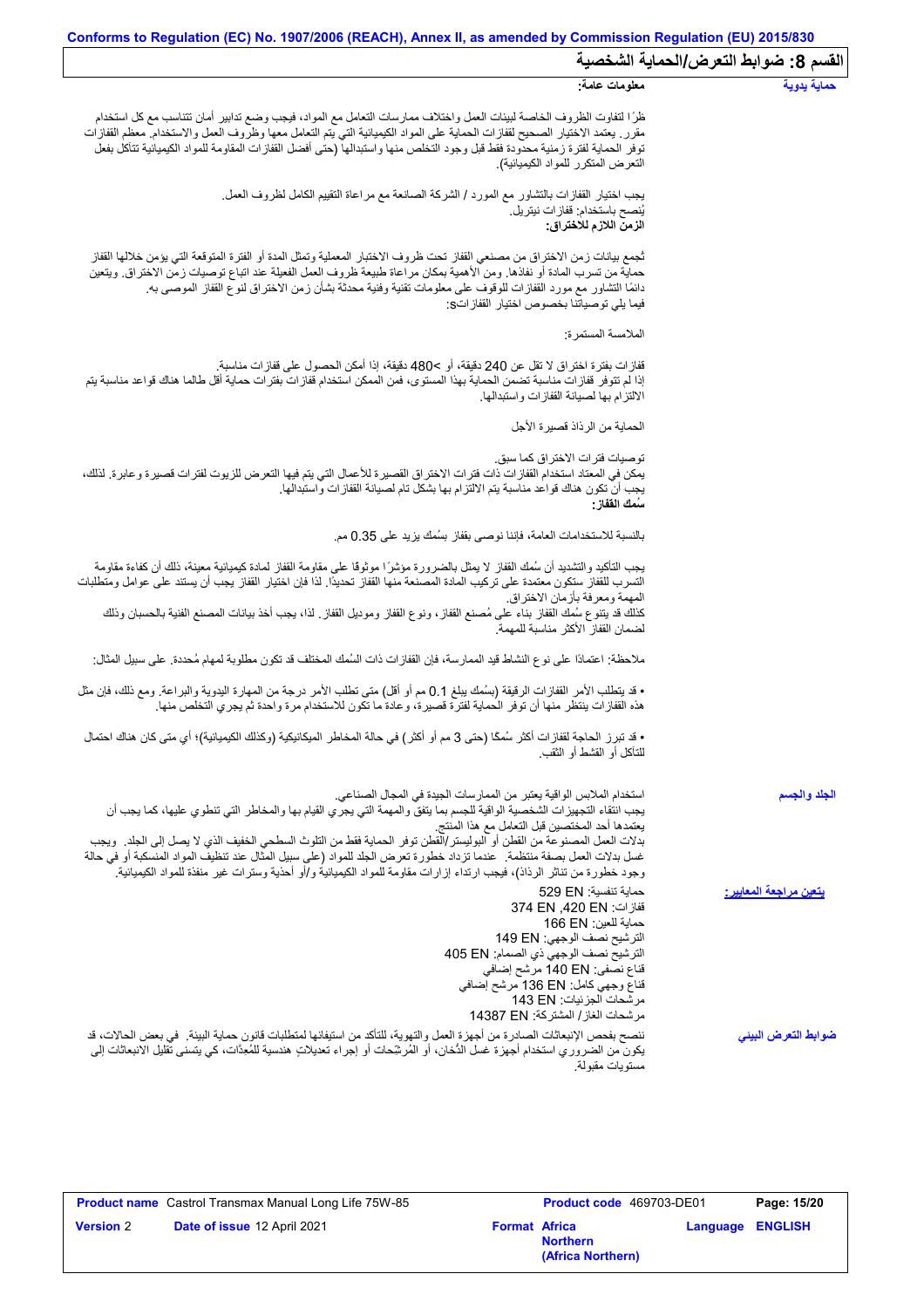| القسم 9: الخصائص الفيزيائية والكيميائية                |                                                                                                                          |
|--------------------------------------------------------|--------------------------------------------------------------------------------------------------------------------------|
| 9.1 معلومات حول الخواص الكيميانية والفيزيانية الأساسية |                                                                                                                          |
| المظهر                                                 |                                                                                                                          |
| الحالة الفيزيانية                                      | سائل.                                                                                                                    |
| اللون                                                  | بُنيَّة اللون.                                                                                                           |
| الرائحة                                                | غير متوفرة.                                                                                                              |
| عتبة الرائحة                                           | غير متوفرة.                                                                                                              |
| الأس الهيدروجيني pH                                    | غير قابل للتطبيق.                                                                                                        |
| نقطة الانصهار إنقطة التجمد                             | غير متوفرة.                                                                                                              |
| نقطة الغليان الأوَّلية ونطاق الغليان                   | غير متوفرة.                                                                                                              |
| نقطة الإنسكاب                                          | $-60 °C$                                                                                                                 |
| نقطة الوميض                                            | جهاز الكأس المفتوحة: >200°C (>392 ف) [جهاز كليفلاند.]                                                                    |
| معدل التبخر                                            | غير متوفرة.                                                                                                              |
| القابلية للالتهاب (مادة صلبة، غاز)                     | غير متوفرة.                                                                                                              |
| الحدود العليا/الدنيا لقابلية الاشتعال أو الانفجار      | غير متوفرة.                                                                                                              |
| الضغط البخاري                                          | غير متوفرة.                                                                                                              |
| الكثافة البخارية                                       | غير متوفرة.                                                                                                              |
| الكثافة النسبية                                        | غير متوفرة.                                                                                                              |
| الكثافة                                                | <1000 كجم/m3 (2°15) m3 عند 15°C                                                                                          |
| الذوبانية (نيات)                                       | غير ذؤوب في الماء.                                                                                                       |
| معامل تفريق الأوكتانول/الماء                           | >3                                                                                                                       |
| درجة حرارة الاشتعال الذاتى                             | غير متوفرة.                                                                                                              |
| درجة حرارة الانحلال                                    | غير متوفرة.                                                                                                              |
| اللزوجة                                                | كينماتي: S2mm 64.6/ (64.6 سنتي ستوك) عند C°40<br>كينماتي: 11.5 إلى 22 S <sup>2</sup> mm( /5) إلى 12 سنتي ستوك) عند 100°C |
| الخواص الانفجا <i>ر</i> ية                             | غير متوفرة.                                                                                                              |
|                                                        |                                                                                                                          |

**9.2 المعلومات الأخرى**

لیس ھناك مزید من المعلومات.

| القسم 10: الثبات الكيميائي والقابلية للتفاعل |                                                                                                                           |
|----------------------------------------------|---------------------------------------------------------------------------------------------------------------------------|
| 10.1 التفاعلية                               | لا تتاح بيانات اختبار أخرى معينة لهذا المنتج   ارجع إلى الظروف التي يجب تجنبها والمواد غير المتوافقة لمزيد من المعلومات ِ |
| 10.2 الثبات الكيميائي                        | المُنتَج ثابت.                                                                                                            |
| 10.3 إمكانية التفاعلات الخطرة                | لن تحدث تفاعلات خطرة في ظروف التخزين والاستخدام العادية.<br>لن تحدث بلمرة خطرة في ظروف التخزين والاستخدام العادية.        |
| 10.4 الظروف التي ينبغي تجنبها                | يجب تجنب جميع مصادر الاشتعال الممكنة (شرر أو لهب).                                                                        |
| 10.5 المواد غير المتوافقة                    | نتفاعل أو غير متطابقة مع المواد التالية: مواد مؤكمبدة                                                                     |
| 10.6 نواتج الانحلال الخطرة                   | في ظروف التخزين والاستخدام العادية، من غير المنتظر أن تتولَّد نواتج تحلل خطِرة.                                           |

 $\mathbf{r}$ 

|                  | <b>Product name</b> Castrol Transmax Manual Long Life 75W-85 |                      | Product code 469703-DE01             |                         | Page: 16/20 |
|------------------|--------------------------------------------------------------|----------------------|--------------------------------------|-------------------------|-------------|
| <b>Version 2</b> | Date of issue 12 April 2021                                  | <b>Format Africa</b> | <b>Northern</b><br>(Africa Northern) | <b>Language ENGLISH</b> |             |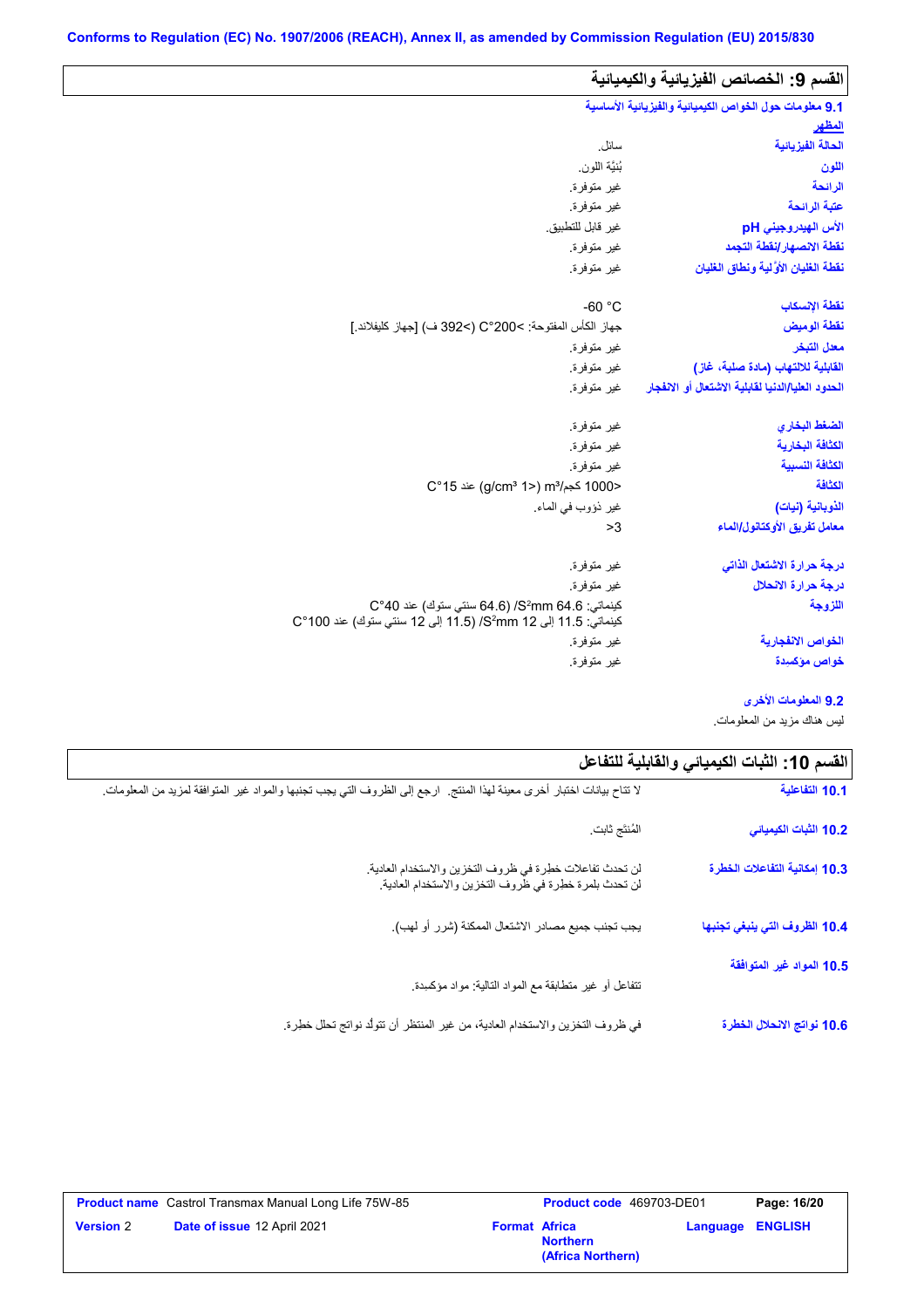## **القسم :11 المعلومات السمومیة**

#### **11.1 معلومات حول الآثار السمیة تقدیرات السمیة الحادة**

|                                                                                                |                     |                  |                                            |                                    | <u>enemie – process – proces</u>                |
|------------------------------------------------------------------------------------------------|---------------------|------------------|--------------------------------------------|------------------------------------|-------------------------------------------------|
| اسم المُكوّن/المنتَج                                                                           | بالفم (مج '<br>كجم) | جلدي (مج<br>كجم) | الاستنشاق<br>(الغازات) (جزء<br>من المليون) | الاستنشاق<br>(الأبخرة) (مج<br>لتر) | الاستنشاق<br>(الأغبرة<br>والضباب) (مج<br>ا لتر) |
| Castrol Transmax Manual Long Life 75W-85<br>(Neuhof) Parent<br>Dec-1-ene, dimers, hydrogenated | N/A<br>N/A          | N/A<br>N/A       | N/A<br>N/A                                 | N/A<br>N/A                         | 15.1<br>1.5                                     |

سُبُل الدخول المُرتقَبَة: جلدي, استنشاق. **معلومات عن سُبُل التعرض المرجحة**

|                                                                                                                          | <u>آثار صحية حادة كامنة</u>                         |
|--------------------------------------------------------------------------------------------------------------------------|-----------------------------------------------------|
| النعر ض لمنتوجات التحلل قد يشكل خطورة صحية.   قد تتأجل بعض التأثير ات الخطيرة عقب التعر ض.                               | استنشاق                                             |
| لا توجد تأثيرات شديدة أو مخاطر حرجة معروفة.                                                                              | الابتلاع                                            |
| يزيل دهون الجلد _ قد تسبب جفاف الجلد وتهيُّجه ِ                                                                          | ملامسة الجلد                                        |
| لا توجد تأثيرات شديدة أو مخاطر حرجة معروفة.                                                                              | ملامسة العين                                        |
|                                                                                                                          | أعراض متعلقة بالخواص السمية والكيميانية والفيزيانية |
| قد يؤدي إلى ضرر في حالة الاستنشاق في حالة التعرض للأبخرة أو الرذاذ أو العوادم الناتجة عن التحلل الحراري للمنتجات.        | استنشاق                                             |
| ليست هناك بيانات معينة.                                                                                                  | الابتلاع                                            |
| الأعراض الضائرة قد تشمل ما يلي:                                                                                          | ملامسة الجلد                                        |
| تهيُّج<br>الجفاف                                                                                                         |                                                     |
| التشقق                                                                                                                   |                                                     |
| ليست هناك بيانات معينة.                                                                                                  | ملامسة العين                                        |
| التأثيرات المتأخرة والفورية وكذلك التأثيرات المزمنة نتيجة للتعرض القصير والطويل الأمد                                    |                                                     |
|                                                                                                                          |                                                     |
| التعرض الزائد لاستنشاق الجزيئات المتطايرة في الهواء أو الإيروسولات قد يتسبب في تهيج الجهاز التنفسي.                      | استنشاق                                             |
| ابتلاع كميات كبيرة يمكن أن يؤدي إلى الغثيان والإسهال.                                                                    | الابتلاع                                            |
| الملامسة بشكل متكرر أو لفترات طويلة يمكن أن تتسبب في إزالة الدهون من الجلد وتتسبب في تهيجات وتشققات و/أو التهابات جلدية. | ملامسة الجلد                                        |
| هناك خطورة محتملة من حدوث لسعة عابرة أو احمرار عابر في حالة حدوث ملامسة العين بشكل عرضي.                                 | ملامسة العين                                        |
|                                                                                                                          | آثار صحية مزمنة كامنة                               |
| لا توجد تأثيرات شديدة أو مخاطر حرجة معروفة.                                                                              | علمة                                                |
| لا توجد تأثيرات شديدة أو مخاطر حرجة معروفة.                                                                              | السرطنة                                             |
| لا توجد تأثيرات شديدة أو مخاطر حرجة معروفة.                                                                              | التأثير عل <i>ى</i> الجينات                         |
| لا توجد تأثيرات شديدة أو مخاطر حرجة معروفة.                                                                              | التأثيرات النمائية                                  |
| لا توجد تأثيرات شديدة أو مخاطر حرجة معروفة.                                                                              | التأثير ات الخصو بية                                |

## **القسم :12 المعلومات الإیكولوجیة**

**12.1 السمیة الأخطار البیئیة**

غیر مُصنَّفة كمادة خطِرة

**12.2 الثبات والتحلل** لا یُتوقع أن تكون قابلة للتحلل السریع.

**12.3 القدرة على التراكم الأحیائي**

لایُتوقع أن یتراكم ھذا المنتَج حیویاً في البیئة من خلال السلاسل الغذائیة.

**12.4 القابلیة على التحرك عبر التربة مُعامل تقاسم التربة/الماء (Koc(**

المواد المنسكبة یمكن أن تتوغل في التربة وتتسبب في تلوث المیاه الجوفیة. **التحركیة**

غیر متوفرة.

#### **12.5 نتائج مأخوذة من تقییم الـ PBT) البقاء والسمیة والتراكم البیولوجي) والـ vPvB) البقاء الشدید والتراكم البیولوجي الشدید)**

المنتج لا یُلبي معاییر ثبات المواد والتراكمیة الأحیائیة والسمیة PBT أو معاییر شدة الثبات وشدة التراكمیة الأحیائیة وفق لائحة المجلس الأوروبي رقم ،1907/2006 الملحق XIII. This mixture does not contain any substances that are assessed to be a PBT or a vPvB.

|                  | <b>Product name</b> Castrol Transmax Manual Long Life 75W-85 |                      | <b>Product code</b> 469703-DE01      |                         | Page: 17/20 |
|------------------|--------------------------------------------------------------|----------------------|--------------------------------------|-------------------------|-------------|
| <b>Version 2</b> | Date of issue 12 April 2021                                  | <b>Format Africa</b> | <b>Northern</b><br>(Africa Northern) | <b>Language ENGLISH</b> |             |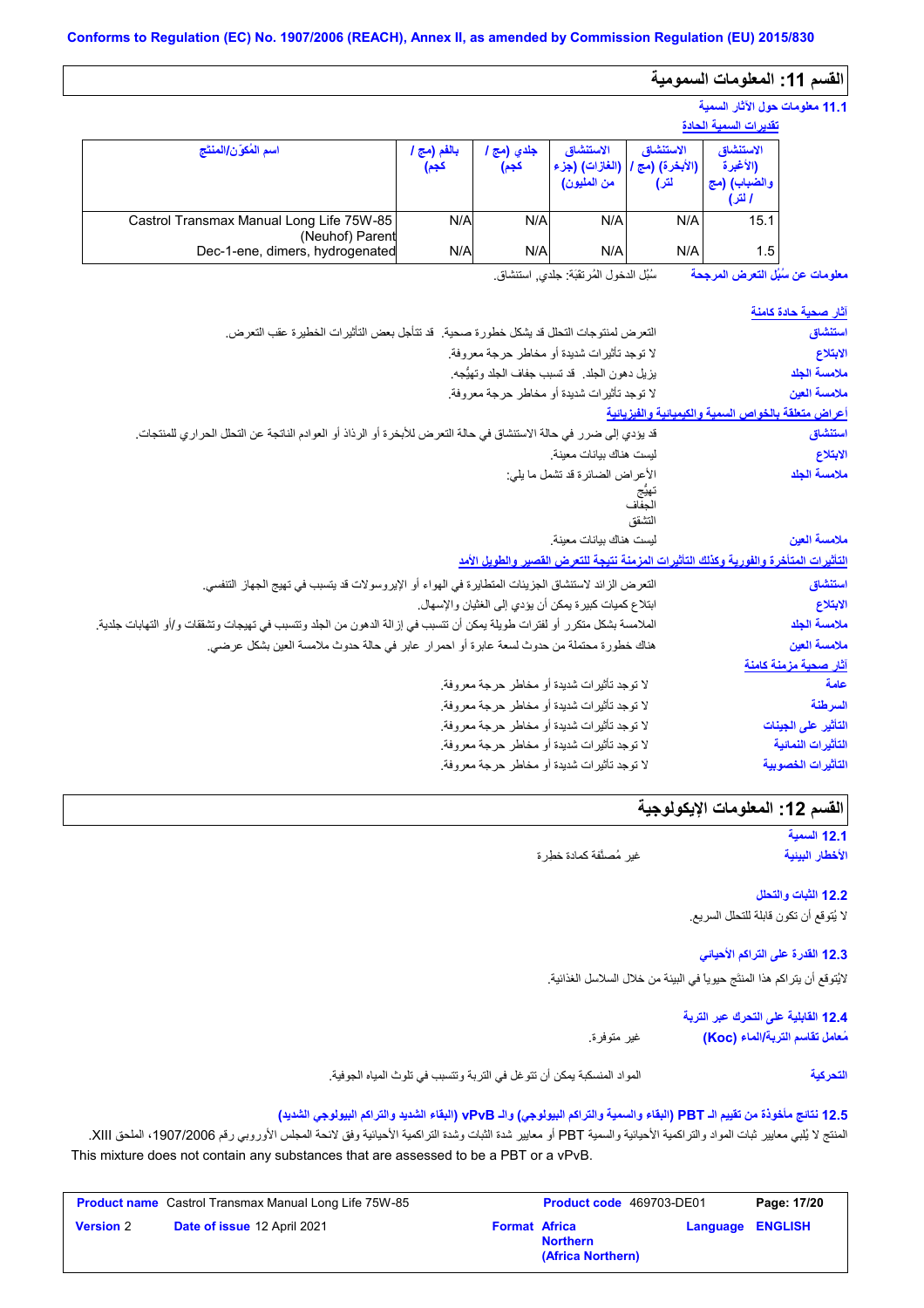# **القسم :12 المعلومات الإیكولوجیة**

#### **12.6 التأثیرات الضارة الأخرى معلومات بیئیة أخرى**

قد تتسبب السوائل المنسكبة في تكوین طبقة على أسطح الماء، وقد تتسبب في ضرر مادي للكائنات الحیة. وقد یتم إعاقة نقل الإكسجین أیضًا.

## **القسم :13 الاعتبارات المتعلقة بتصریف المواد والتخلص منھا**

نعم.

## **13.1 طرق مُعالجة النفایة المُنتَج**

**طرق التخلص السلیم من النفایة**

إذا أمكن، قم بتحضیر المنتج لإعادة تدویره. یجب أن یتم التخلص من المواد بمعرفة شخص معتمد / جھة معتمدة للتخلص من النفایات وفقًا للقواعد المحلیة.

## **نفایة خطِرة**

#### **قائمة النفایات الأوروبیة (EWC(**

| تعيين النفاية                       | كه د النفات |
|-------------------------------------|-------------|
| زيوت أخرى للتزليق وللمحركات والتروس | 13 02 08*   |

**التغلیف** ومع ذلك فإن الخروج عن الاستخدام المعد والمقصود بداية و/أو وجود أي مواد ملوثة محتملة قد يتطلب من المستخدم النهائي وضع وتعيين كود بديل للتخلص من النفايات.

| سعيف                         |                                                                                                                                                                                                                                  |
|------------------------------|----------------------------------------------------------------------------------------------------------------------------------------------------------------------------------------------------------------------------------|
| طرق التخلص السليم من النفاية | إذا أمكن، قم بتحضير المنتج لإعادة تدويره. يجب أن يتم التخلص من المواد بمعرفة شخص معتمد / جهة معتمدة للتخلص من النفايات<br>وفقًا للقواعد المحلية.                                                                                 |
| الاحتياطات الخاصة            | لابد أن يجري التخلص من هذا المنتج وحاويته بطريقة آمنة.  قد تظل بعض رواسب المنتج عالقة بالحاويات الفارغة أو فمصانها.  تجنب<br>تناثر المادة المنسكبة وجريانها السطحي ووصولها إلى التربة و المجاري المائية والبالوعات ومجاري الصرف. |
| المراجع                      | اللجنة EU/2014/955<br>التوجيه EC/2008/98                                                                                                                                                                                         |

## القسم 1**4:** المعلومات المتعلقة بالنقل

|                                               | <b>ADR/RID</b> | <b>ADN</b> | <b>IMDG</b>              | <b>IATA</b>   |
|-----------------------------------------------|----------------|------------|--------------------------|---------------|
| 14.1 رقم الأمم المتحدة                        | غير مقننة.     | غير مقننة. | غير مقننة.               | غير مقننة.    |
| 14.2 اسم الشحن الصحيح<br>الخاص بالأمم المتحدة |                |            |                          |               |
| 14.3 فَنَةَ/فَنَاتَ مَخَاطِر<br>النقل         |                |            |                          |               |
| 14.4 مجموعة التعبنة                           |                |            | $\overline{\phantom{0}}$ |               |
| 14.5 الأخطار البينية                          | . Y            | <u>ړ</u>   | $\,$ $\,$ $\,$           | $\mathcal{Y}$ |
| معلومات إضافية                                |                |            |                          |               |

#### **14.6 احتیاطات خاصة للمُستخدم**

غیر متوفرة.

غیر متوفرة. **14.7 النقل سائباً بحسب اتفاقیات المنظمة البحریة الدولیة (IMO(**

## القسم 15: المعلومات التنظيمية

**لوائح أخرى 15.1 تشریع/لوائح السلامة والصحة والبیئة الخاصة بالمادة أو الخلیط تنظیم (المجلس الأوروبي) رقم 1907/2006 (تسجیل الكیماویات وتقییمھا وترخیصھا REACH( المُلحق الرابع عشر؛ قائمة المواد الخاضعة للترخیص مواد مُقلقة للغایة** لم یُدرج أيٌ من المكونات. لم یُدرج أيٌ من المكونات. **المُلحق الرابع عشر**

|           | <b>Product name</b> Castrol Transmax Manual Long Life 75W-85 |                      | Product code 469703-DE01             |                         | Page: 18/20 |
|-----------|--------------------------------------------------------------|----------------------|--------------------------------------|-------------------------|-------------|
| Version 2 | <b>Date of issue 12 April 2021</b>                           | <b>Format Africa</b> | <b>Northern</b><br>(Africa Northern) | <b>Language ENGLISH</b> |             |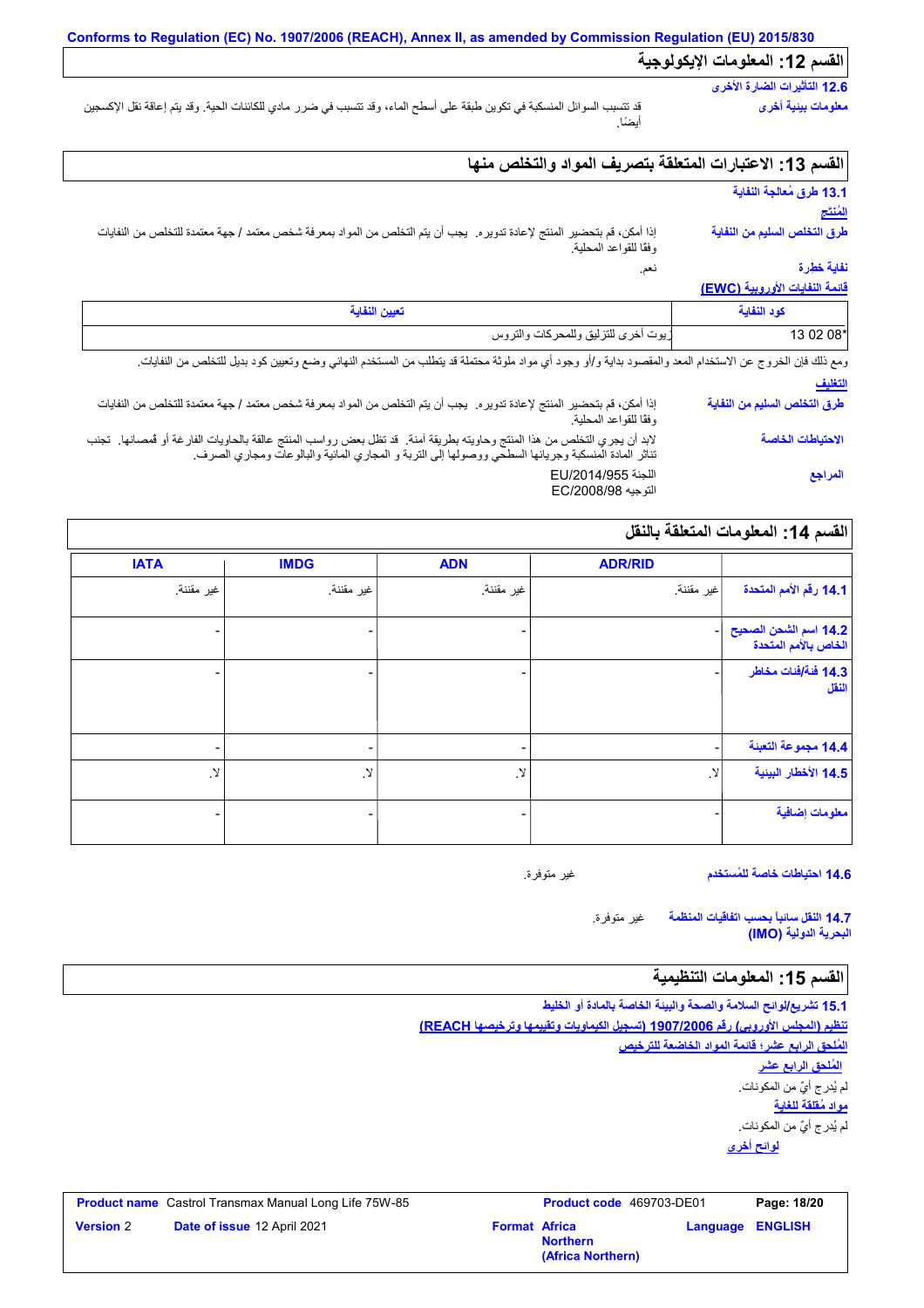## **Conforms to Regulation (EC) No. 1907/2006 (REACH), Annex II, as amended by Commission Regulation (EU) 2015/830 القسم :15 المعلومات التنظیمیة**

**اللوائح الوطنیة** تقوم الشركة، كما ھو موضح في القسم ،1 ببیع ھذا المنتَج في الاتحاد الأوروبي وفقًا لمتطلبات ھیئة REACH الحالیة. كافة المُكوِّنات مُدرجة بالقائمة أو مُستثناة منھا. كافة المُكوِّنات مُدرجة بالقائمة أو مُستثناة منھا. كافة المُكوِّنات مُدرجة بالقائمة أو مُستثناة منھا. مُكوِّن واحد على الأقل غیر مُدرَ ج. جمیع المكونات تحمل الصفة "فعالة" أو الصفة "مستثناة". كافة المُكوِّنات مُدرجة بالقائمة أو مُستثناة منھا. كافة المُكوِّنات مُدرجة بالقائمة أو مُستثناة منھا. كافة المُكوِّنات مُدرجة بالقائمة أو مُستثناة منھا. **مواد مستنفدة للأوزون (/1005/2009EU(** قائمة الفلبين (<br>مخزون تايوان<br>مخرون تايوان<br>مولد مستنفدة<br>لم ترِ د بالقائمة.<br>ما **الموافقة المسبقة عن علم (PIC) (/649/2012EU(** رِ الرَّ حرَّ الرَّ عَبَّلَ الرَّ عَبَّلَ الرَّ عَبَّلَ الرَّ عَبَّلَ الرَّ عَبَّل<br>الم ترِّ د بالقائمة.<br>المورافقة المسبب<br>الم ترِّ د بالقائمة. **توجیھ سیفیسو** ھذا المنتج لا یحكمھ التوجیھ سیفیسو. **الوضع وفق REACH) النظام المتعلق بتسجیل وتقییم وترخیص المواد الكیماویة) قائمة الولایات المتحدة (TSCA b8( مخزون أسترالیا (AICS( قائمة كندا قائمة الصین (IECSC( قائمة الیابان (ENCS( قائمة كوریا (KECI( قائمة الفلبین (PICCS( مخزون تایوان من المواد الكیمیائیة (TCSI) فرنسا 15.2 تقییم مأمونیة الكیماویات**

تم إجراء تقییم سلامة كیمیائیة لواحدة أو أكثر من مواد ھذا المزیج. لم یتم إجراء تقییم سلامة كیمیائیة لھذا المزیج نفسھ.

|                  |                                                                                                                    |                      |                                                                 |                  | القسم 16: المعلومات الأخرى |
|------------------|--------------------------------------------------------------------------------------------------------------------|----------------------|-----------------------------------------------------------------|------------------|----------------------------|
|                  | الـ ADN = اللوائح الأوروبية الخاصة بالنقل الدولي للبضائع الخطيرة عبر المجاري المائية الداخلية                      |                      |                                                                 |                  | الاختصارات                 |
|                  | الـ ADR = الاتفاقية الأوروبية المتعلقة بنقل البضائع الخطيرة الدولي براً                                            |                      |                                                                 |                  |                            |
|                  |                                                                                                                    |                      | ATE = تقدير السمية الحادة                                       |                  |                            |
|                  |                                                                                                                    |                      | الـ BCF = مُعامل التركز  الحيو ي                                |                  |                            |
|                  |                                                                                                                    |                      | CAS = خدمة الملخصات الكيميائية                                  |                  |                            |
|                  | CLP = تنظيم التصنيف والتوسيم والتعبئة [لائحة (EC) رقم 1272/2008]                                                   |                      |                                                                 |                  |                            |
|                  |                                                                                                                    |                      | الـ CSA = تقييم السلامة الكيماوية                               |                  |                            |
|                  |                                                                                                                    |                      | الـ CSR = تقرير السلامة الكيماوية                               |                  |                            |
|                  |                                                                                                                    |                      | الـ DMEL = مستوى التأثير  الأدنى المُشتَق                       |                  |                            |
|                  |                                                                                                                    |                      | الـ DNEL = مستوى عدم التأثير المُشتق                            |                  |                            |
|                  |                                                                                                                    |                      | EINECS = القائمة الأور وبية للمواد الكيميائية المتوفر ة تجار يا |                  |                            |
|                  |                                                                                                                    |                      | ES = سيناريو التعرض                                             |                  |                            |
|                  | بيان EUH = بيان الأخطار الخاصة بتنظيم التصنيف والتوسيم والتعبئة                                                    |                      |                                                                 |                  |                            |
|                  |                                                                                                                    |                      | EWC = فهر س النفاية الأور وبية                                  |                  |                            |
|                  |                                                                                                                    |                      | GHS = النظام المتوافق عالمياً لتصنيف وتوسيم المواد الكيميائية   |                  |                            |
|                  |                                                                                                                    |                      | الـ IATA = رابطة النقل الجوى الدولي                             |                  |                            |
|                  |                                                                                                                    |                      | الـ IBC = حاوية سوائب وسيطة                                     |                  |                            |
|                  |                                                                                                                    |                      | الـ IMDG = البحرية الدولية للبضائع الخطرة                       |                  |                            |
|                  |                                                                                                                    |                      | LogPow = لوغاريتم معامل تجزئة الأوكتانول/الماء                  |                  |                            |
|                  | اك MARPOL = المُعاهدة الدولية لمفع التلوث الناجم عن السفن، 1973 المُعدَّلة بموجب بروتوكول 1978. ("ماربول" = التلوث |                      |                                                                 |                  |                            |
|                  |                                                                                                                    |                      | البحر ي)<br>OECD = منظمة التعاون الأقتصادي والتنمية             |                  |                            |
|                  |                                                                                                                    |                      | PBT = باقية وسامة ومتر اكمة بيولوجيا                            |                  |                            |
|                  |                                                                                                                    |                      | الـ PNEC = تركُّز عدم التأثير المُتوقَّع                        |                  |                            |
|                  | REACH = التنظيم المتعلق بتسجيل وتقييم وترخيص المواد الكيماوية [نظام (المفوضية الأوروبية) رقم 1907/2006]            |                      |                                                                 |                  |                            |
|                  | RID = التنظيمات الدولية لحمل البضائع الخطرة عبر السكك الحديدية                                                     |                      |                                                                 |                  |                            |
|                  | RRN = رقم التسجيل في التنظيم المتعلق بتسجيل وتقييم وترخيص المواد الكيماوية (REACH)                                 |                      |                                                                 |                  |                            |
|                  |                                                                                                                    |                      | SADT = درجة حرارة التحلل المتسار ع ذاتيًا                       |                  |                            |
|                  |                                                                                                                    |                      | SVHC = مواد مثيرة لقلق شديد                                     |                  |                            |
|                  | STOT-RE = السمية الموجهة إلى عضو مستهدف- عند تكرار التعرض                                                          |                      |                                                                 |                  |                            |
|                  | STOT-SE = السمية الموجهة إلى عضو مستهدف - عند التعرض لمرة واحدة                                                    |                      |                                                                 |                  |                            |
|                  |                                                                                                                    |                      | TWA = المتوسط الزمني المرجح                                     |                  |                            |
|                  |                                                                                                                    |                      | UN = الأمم المتحدة                                              |                  |                            |
|                  |                                                                                                                    |                      | UVCB = مادة هيئرُ وكَرْ بُونية مركبة                            |                  |                            |
|                  |                                                                                                                    |                      | الـ VOC = مُركب عضوى مُتطاير                                    |                  |                            |
|                  |                                                                                                                    |                      | vPvB = شديد البقاء وشديد التراكم البيولوجي                      |                  |                            |
|                  | متنوع = قد يحتوي على واحد أو أكثر من المكونات التالية 4-88-64741 64741-89-101-12119488706 / 64741-89 /             |                      |                                                                 |                  |                            |
|                  | Product name Castrol Transmax Manual Long Life 75W-85                                                              |                      | <b>Product code</b> 469703-DE01                                 |                  | Page: 19/20                |
| <b>Version 2</b> | Date of issue 12 April 2021                                                                                        | <b>Format Africa</b> |                                                                 | Language ENGLISH |                            |
|                  |                                                                                                                    |                      | <b>Northern</b>                                                 |                  |                            |
|                  |                                                                                                                    |                      | (Africa Northern)                                               |                  |                            |